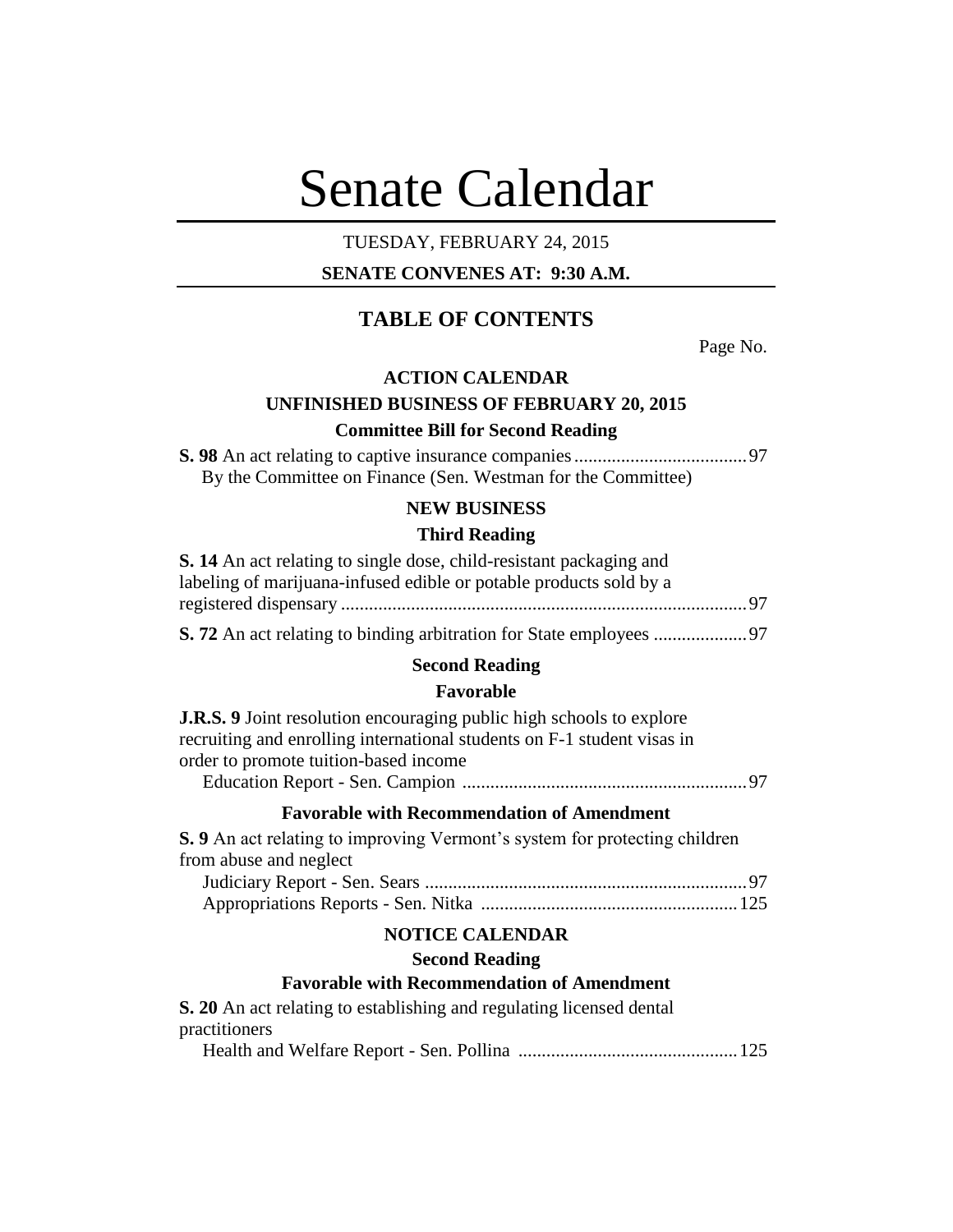# **ORDERS OF THE DAY**

### **ACTION CALENDAR**

#### **UNFINISHED BUSINESS OF FRIDAY, FEBRUARY 20, 2015**

### **Committee Bill for Second Reading**

# **S. 98.**

An act relating to captive insurance companies.

By the Committee on Finance. (Senator Westman for the committee.)

#### **NEW BUSINESS**

# **Third Reading**

## **S. 14.**

An act relating to single dose, child-resistant packaging and labeling of marijuana-infused edible or potable products sold by a registered dispensary.

# **S. 72.**

An act relating to binding arbitration for State employees.

#### **Second Reading**

#### **Favorable**

## **J.R.S. 9.**

Joint resolution encouraging public high schools to explore recruiting and enrolling international students on F-1 student visas in order to promote tuition-based income.

**Reported favorably by Senator Campion for the Committee on Education.**

(Committee vote: 6-0-0)

## **Favorable with Recommendation of Amendment**

# **S. 9.**

An act relating to improving Vermont's system for protecting children from abuse and neglect.

**Reported favorably with recommendation of amendment by Senator Sears for the Committee on Judiciary.**

The Committee recommends that the bill be amended by striking out all after the enacting clause and inserting in lieu thereof the following: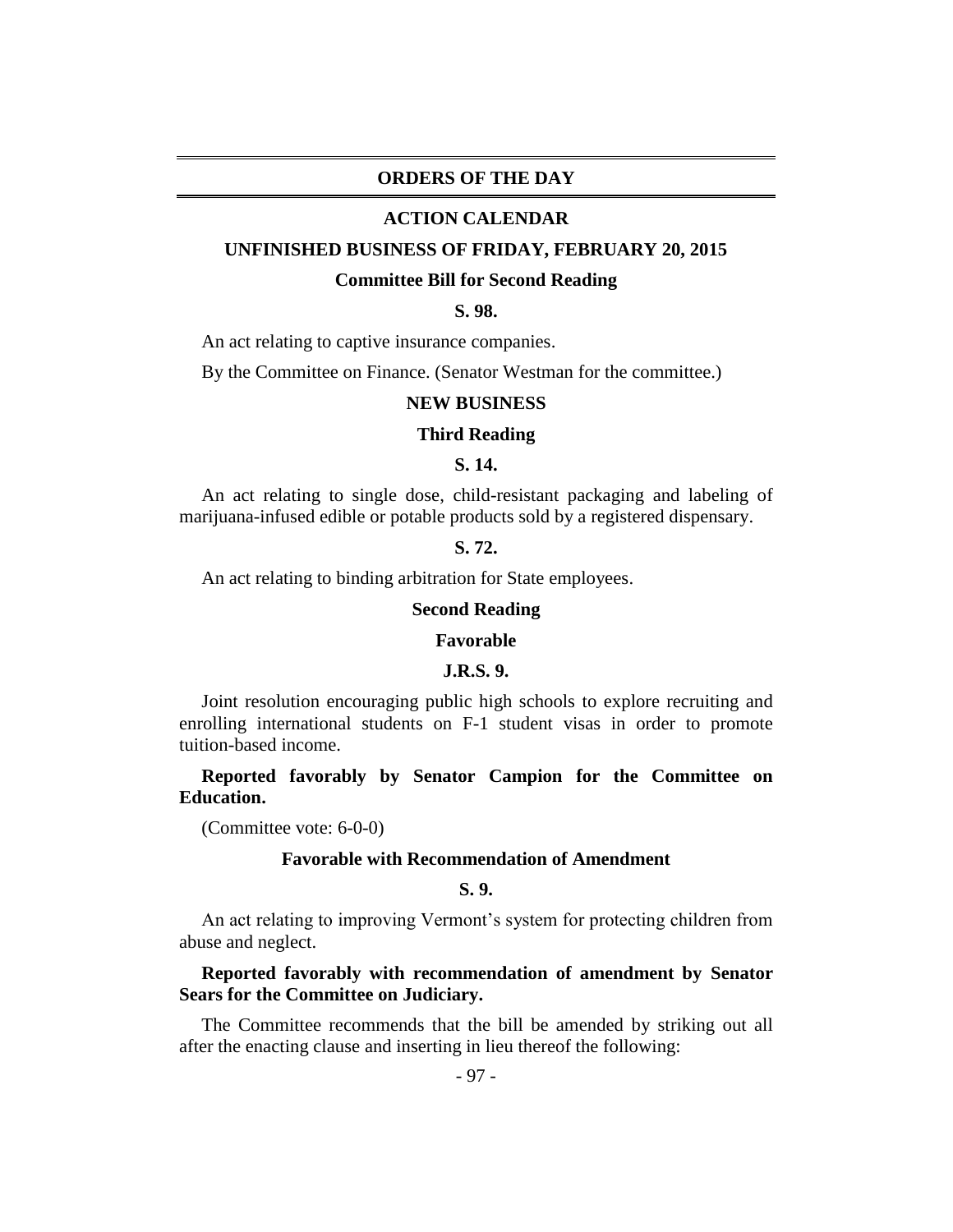\* \* \* Legislative Findings \* \* \*

# Sec. 1. LEGISLATIVE FINDINGS

(a) In 2014, the tragic deaths of two children exposed problems with Vermont's system intended to protect children from abuse and neglect. This act is intended to address these problems and implement the recommendations of the Joint Legislative Committee on Child Protection created by 2014 Acts and Resolves No. 179, Sec. C.109.

(b) To protect Vermont's children better from abuse and neglect, and to address the increasing burden of drug abuse and other factors that are ripping families apart, the General Assembly believes that our State's child protection system must be comprehensive, focused on the safety and best interests of children, and properly funded. This system must ensure that:

(1) the dedicated frontline professionals who struggle to handle the seemingly ever-increasing caseloads have the support, training, and resources necessary to do their job;

(2) the most serious cases of abuse are thoroughly investigated and prosecuted if appropriate;

(3) courts have the information and tools necessary to make the best possible decisions;

(4) all participants in the child protection system, from the frontline caseworker to the judge determining ultimate custody, work together to prioritize the child's safety and best interests;

(5) an effective oversight structure is established; and

(6) children who have suffered abuse and neglect can find safe, nurturing, and permanent homes, whether with their custodial parents, relatives, or other caring families and individuals.

(c) This act is only the beginning of what must be an ongoing process in which the House and Senate Committees on Judiciary, the Senate Committee on Health and Welfare, the House Committee on Human Services, in consultation with the Senate and House Committees on Appropriations, continue to enhance the statewide approach to the prevention of child abuse and neglect.

(d) In 2014, the tragic deaths of two children exposed problems with Vermont's child protection system. The General Assembly believes that this act will begin to address these problems, improve our State's system for protecting our children, and help prevent future tragedies.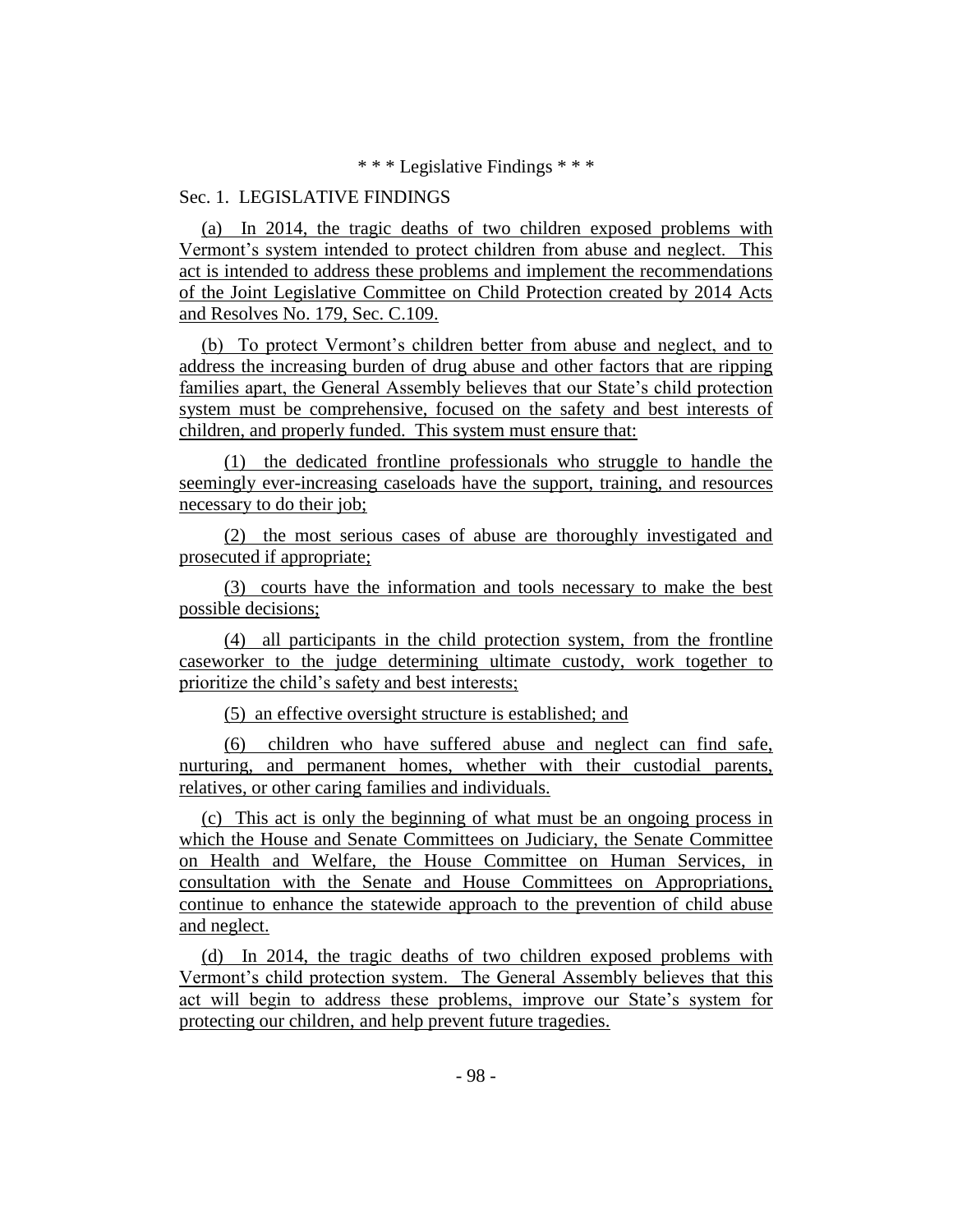\* \* \* Crimes and Criminal Procedure; Cruelty to a Child; Establishing a New Crime of Failure to Protect a Child; Enhancing Penalties for Manufacturing Methamphetamine When a Child is Present \* \* \*

Sec. 2. 13 V.S.A. § 1304 is amended to read:

# § 1304. CRUELTY TO CHILDREN UNDER 10 BY ONE OVER 16 A CHILD

A person over the age of 16 years of age, having the custody, charge or care of a child under 10 years of age, who wilfully willfully assaults, ill treats, neglects, or abandons or exposes such the child, or causes or procures such the child to be assaulted, ill-treated, neglected, or abandoned or exposed, in a manner to cause such the child unnecessary suffering, or to endanger his or her health, shall be imprisoned not more than two years or fined not more than \$500.00, or both.

Sec. 3. 13 V.S.A. § 1304a is added to read:

# § 1304a. FAILURE TO PROTECT A CHILD

(a) A person having the custody or care of a child commits the crime of failure to protect a child if:

(1) the person knows, or reasonably should have known that the child is in danger of:

(A) death;

(B) serious bodily injury as defined in section 1021 of this title;

(C) lewd or lascivious conduct with a child in violation of section 2602 of this title;

(D) sexual exploitation of children in violation of chapter 64 of this title; or

(E) sexual assault in violation of chapter 72 of this title; and

(2) the person fails to act to prevent a child from suffering any of the possible outcomes as set forth in subdivision (1) of this subsection; and

(3) the person's failure to act is a proximate cause of the child suffering any of the possible outcomes as set forth in subdivision (1) of this subsection.

(b) It shall be an affirmative defense to this section, if proven by a preponderance of the evidence, that:

(1) the defendant failed to act because of a reasonable fear that he or she or another person would suffer death, bodily injury, or serious bodily injury as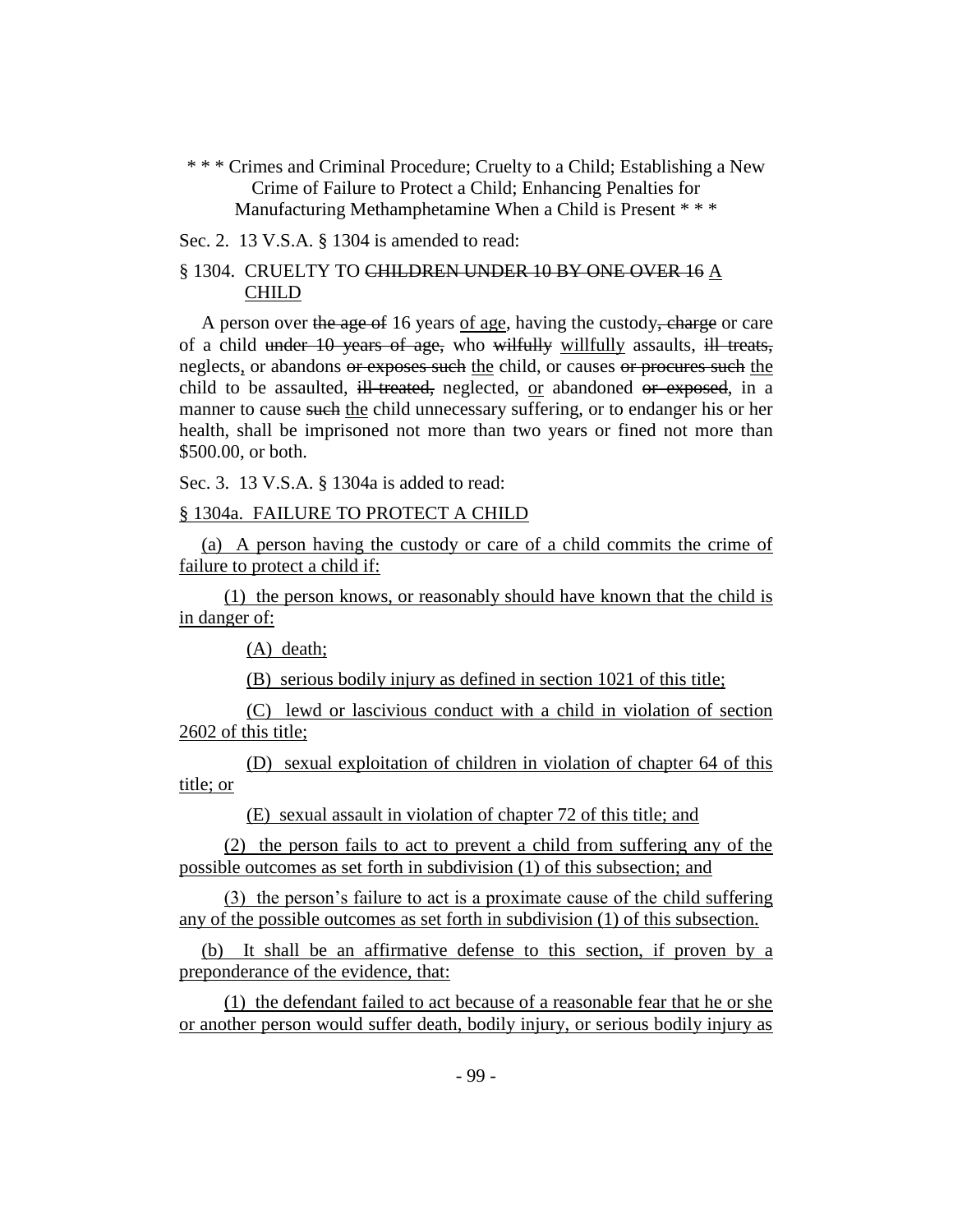defined in section 1021 of this title, or sexual assault in violation of chapter 72 of this title as a result of acting to prevent harm to the child; or

(2) where the child's injury or death resulted from a lack of medical treatment or care, the defendant made a reasonable decision to not seek medical care or to withhold medical treatment.

(c) A person who violates this section shall be imprisoned not more than ten years or fined not more than \$20,000.00, or both.

(d) The provisions of this section shall not limit or restrict prosecutions for any other offense arising out of the same incident or conduct.

Sec. 4. 18 V.S.A. § 4236 is amended to read:

§ 4236. MANUFACTURE OR CULTIVATION

(a)(1) A person knowingly and unlawfully manufacturing or cultivating a regulated drug shall be imprisoned not more than 20 years or fined not more than \$1,000,000.00, or both.

(2) A person who violates subdivision (1) of this subsection shall be imprisoned for not more than 30 years or fined not more than \$1,500,000.00, or both, if:

(A) the regulated drug is methamphetamine; and

(B) a child is actually present at the site of methamphetamine manufacture or attempted manufacture.

(b) This section shall not apply to the cultivation of marijuana.

Sec. 5. JUDICIAL BRANCH REPORT ON PROSECUTIONS, CONVICTIONS, AND SENTENCES PURSUANT TO 13 V.S.A. § 1304a

The Judicial Branch shall track all prosecutions and convictions pursuant to 13 V.S.A. § 1304a, and, on January 15, 2018, shall report to the House and Senate Committees on Judiciary concerning:

(1) the number of arrests, prosecutions, and convictions pursuant to 13 V.S.A. § 1304a;

(2) the disposition of all cases prosecuted pursuant to 13 V.S.A. § 1304a;

(3) the sentence imposed for all convictions pursuant to 13 V.S.A. § 1304a; and

(4) Any other data or information that the Judicial Branch deems relevant.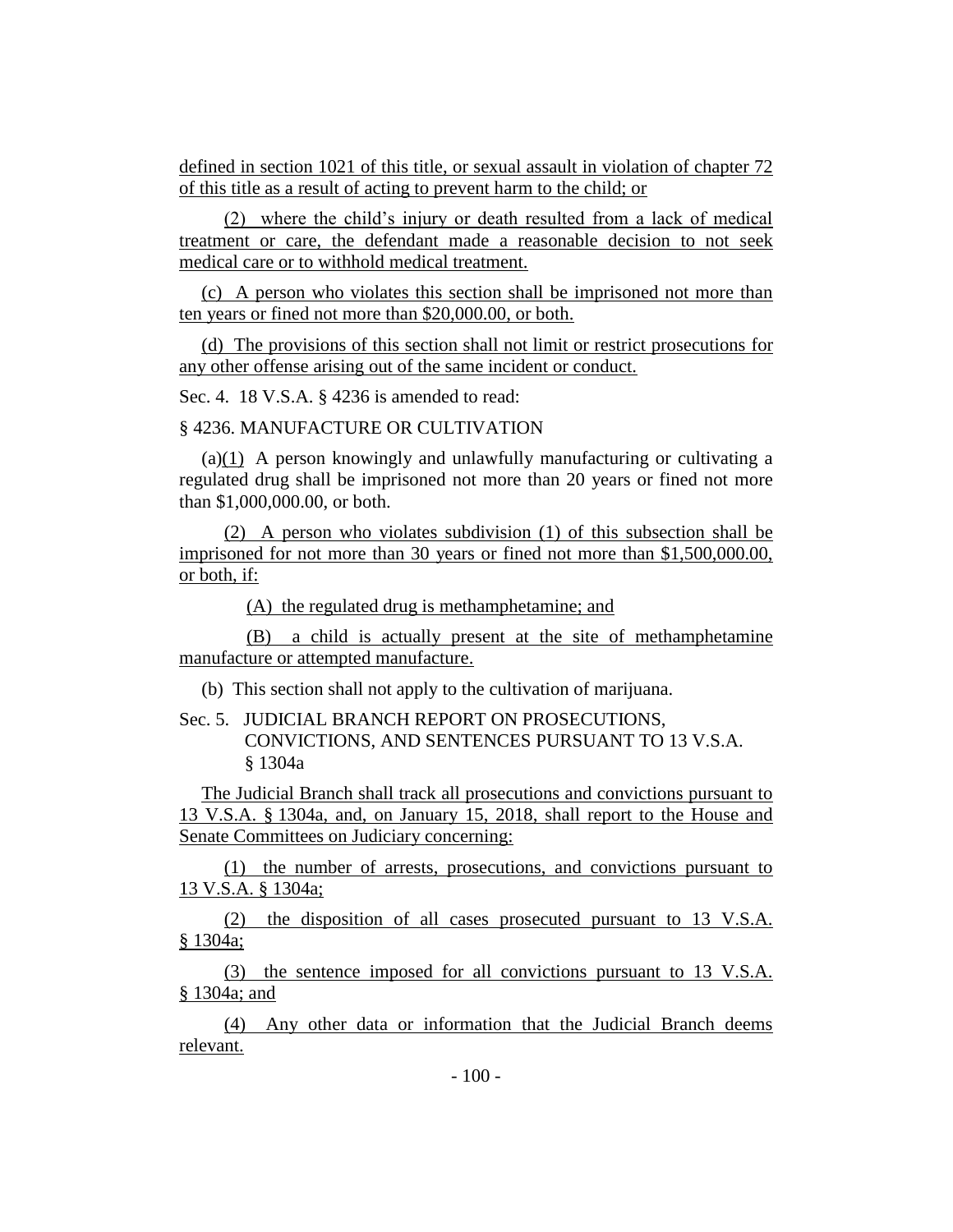# \* \* \* [Municipal and County Government;](http://vtleg.bluehousegroup.com/statutes/title/24) Special Investigative Units; Mission and Jurisdiction \* \* \*

Sec. 6. 24 V.S.A. § 1940 is amended to read:

# § 1940. TASK FORCES; SPECIALIZED SPECIAL INVESTIGATIVE UNITS; BOARDS; GRANTS

(a) Pursuant to the authority established under section 1938 of this title, and in collaboration with law enforcement agencies, investigative agencies, victims' advocates, and social service providers, the Department of State's Attorneys and Sheriffs shall coordinate efforts to provide access in each region of the state State to special investigative units to investigate sex crimes, child abuse, domestic violence, or crimes against those with physical or developmental disabilities. The General Assembly intends that access to special investigative units be available to all Vermonters as soon as reasonably possible, but not later than July 1, 2009 which:

(1) shall investigate:

(A) an incident in which a child suffers, by other than accidental means, serious bodily injury as defined in 13 V.S.A. § 1021; and

(B) potential violations of:

(i) 13 V.S.A. § 2602;

(ii) 13 V.S.A. chapter 60;

(iii) 13 V.S.A. chapter 64; and

(iv) 13 V.S.A. chapter 72; and

(2) may investigate:

(A) an incident in which a child suffers:

(i) bodily injury, by other than accidental means, as defined in 13 V.S.A. § 1021; or

(ii) death; and

(B) potential violations of:

(i) 13 V.S.A. § 2601;

(ii) 13 V.S.A. § 2605;

(iii) 13 V.S.A. § 1304; and

(iv) 13 V.S.A. § 1304a.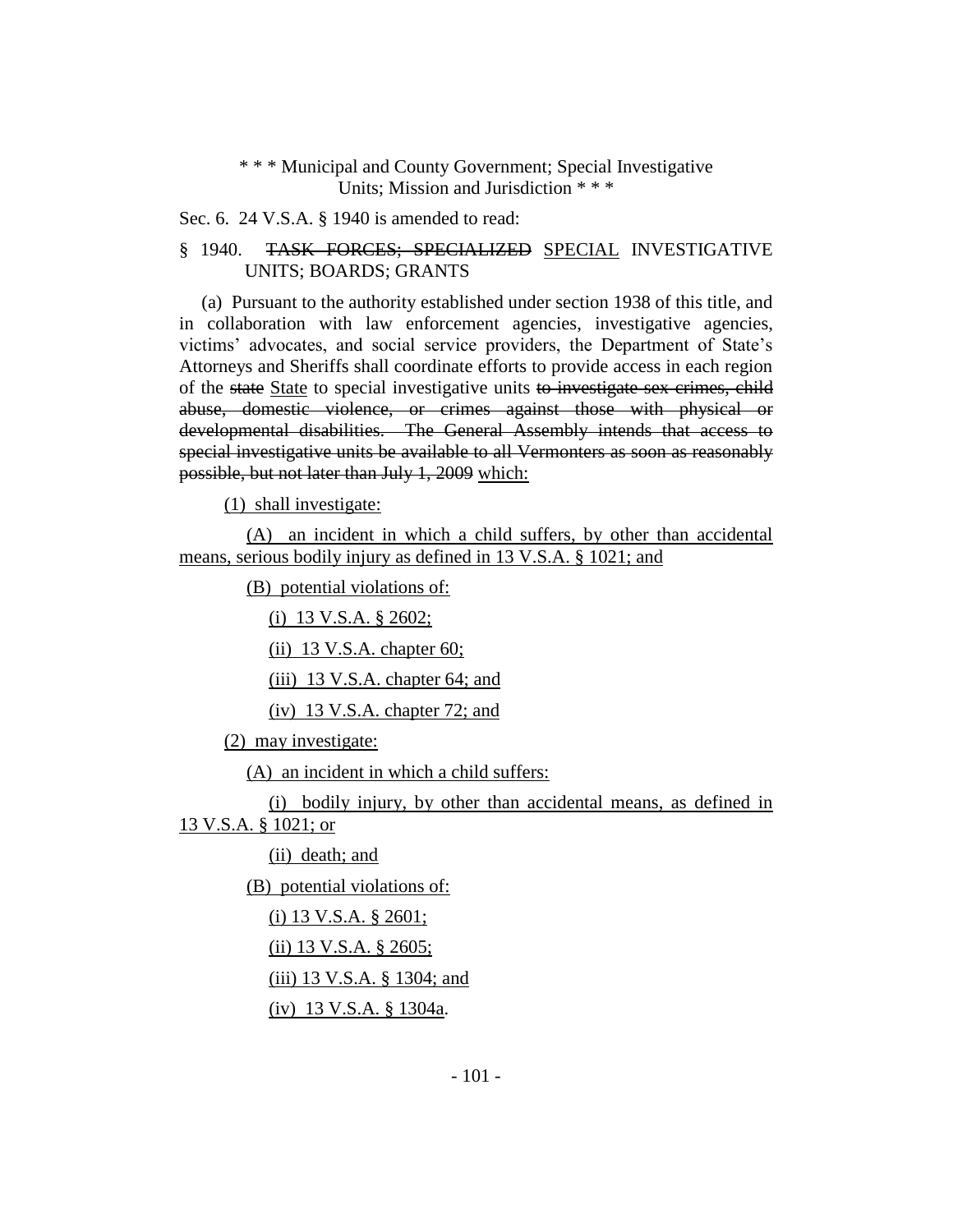(b) A task force or specialized special investigative unit organized and operating under this section may accept, receive, and disburse in furtherance of its duties and functions any funds, grants, and services made available by the State of Vermont and its agencies, the federal government and its agencies, any municipality or other unit of local government, or private or civic sources. Any employee covered by an agreement establishing a special investigative unit shall remain an employee of the donor agency.

(c) A Specialized Special Investigative Unit Grants Board is created which shall be comprised of comprise the Attorney General, the Secretary of Administration, the Executive Director of the Department of State's Attorneys and Sheriffs, the Commissioner of Public Safety, the Commissioner for Children and Families, a representative of the Vermont Sheriffs' Association, a representative of the Vermont Association of Chiefs of Police, the Executive Director of the Center for Crime Victim Services, and the Executive Director of the Vermont League of Cities and Towns. Specialized Special investigative units organized and operating under this section for the investigation of sex crimes, child abuse, elder abuse, domestic violence, or crimes against those with physical or developmental disabilities may apply to the Board for a grant or grants covering the costs of salaries and employee benefits to be expended during a given year for the performance of unit duties as well as unit operating costs for rent, utilities, equipment, training, and supplies. Grants under this section shall be approved by a majority of the entire Board and shall not exceed 50 percent of the yearly salary and employee benefit costs of the unit. Preference shall be given to grant applications which include the participation of the Department of Public Safety, the Department for Children and Families, sheriffs' departments, community victims' advocacy organizations, and municipalities within the region. Preference shall also be given to grant applications which promote policies and practices that are consistent across the State, including policies and practices concerning the referral of complaints, the investigation of cases, and the supervision and management of special investigative units. However, a sheriff's department in a county with a population of less fewer than 8,000 residents shall upon application receive a grant of up to \$20,000.00 for 50 percent of the yearly salary and employee benefits costs of a part-time specialized special investigative unit investigator which shall be paid to the department as time is billed on a per hour rate as agreed by contract up to the maximum amount of the grant.

(d) The Board may adopt rules relating to grant eligibility criteria, processes for applications, awards, and reports related to grants authorized pursuant to this section. The Attorney General shall be the adopting authority.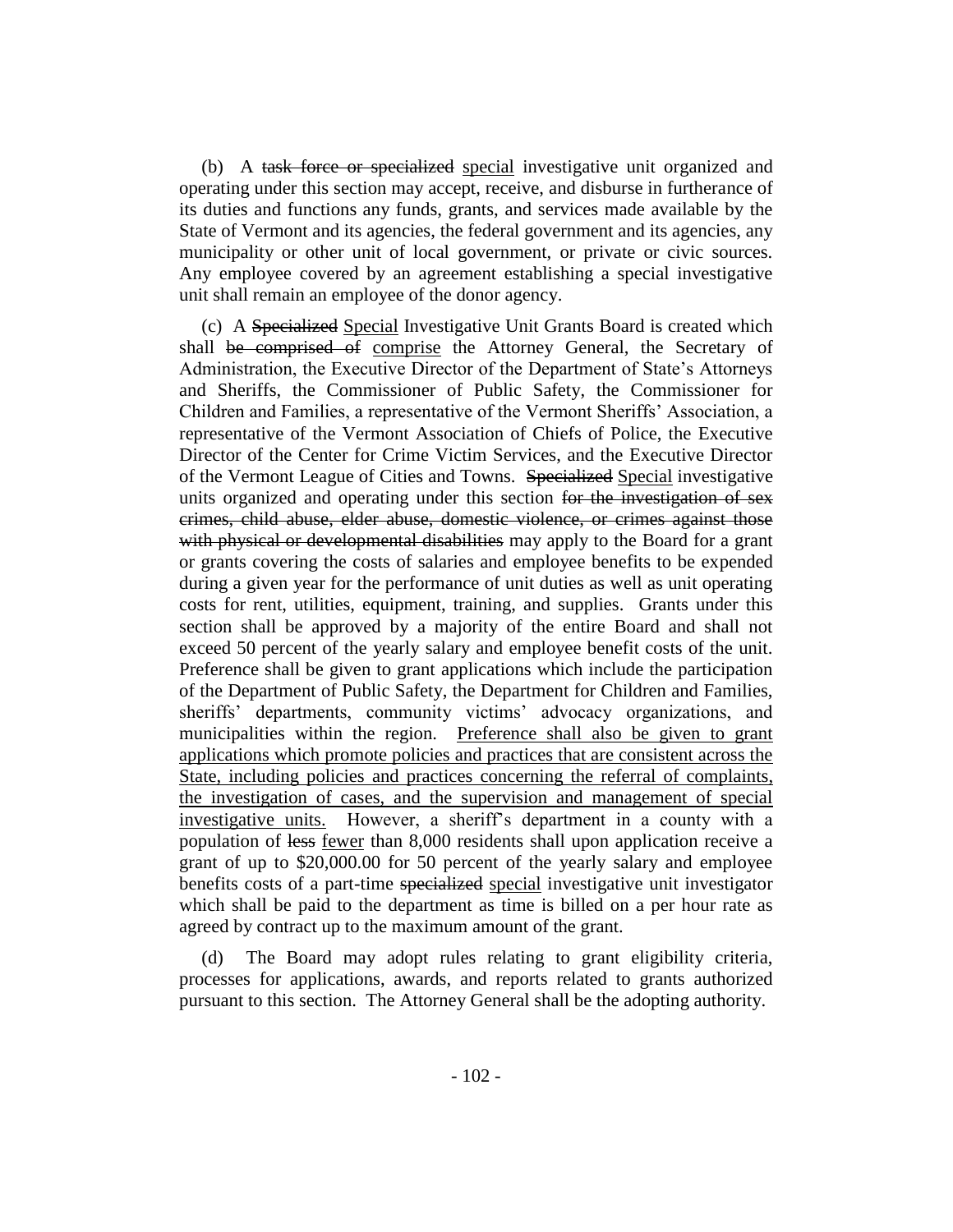\* \* \* Adoption Act; Postadoption Contact Agreements \* \* \*

Sec. 7. 15A V.S.A. § 1-109 is amended to read:

# § 1-109. TERMINATION OF ORDERS AND AGREEMENTS FOR VISITATION OR COMMUNICATION UPON ADOPTION

When a decree of adoption becomes final, except as provided in Article 4 of this title and 33 V.S.A. § 5124, any order or agreement for visitation or communication with the minor shall be unenforceable.

Sec. 8. 33 V.S.A. § 5124 is added to read:

# § 5124. POSTADOPTION CONTACT AGREEMENTS

(a) Either or both parents and each intended adoptive parent may enter into a postadoption contact agreement regarding communication or contact between either or both parents and the child after the finalization of an adoption by the intended adoptive parent or parents who are parties to the agreement. Such an agreement may be entered into if:

(1) the child is in the custody of the Department for Children and Families;

(2) an order terminating parental rights has not yet been entered; and

(3) either or both parents agree to a voluntary termination of parental rights, including an agreement in a case which began as an involuntary termination of parental rights.

(b) The Court may approve the postadoption contact agreement if it determines that the child's best interests will be served by postadoption communication or contact with either or both parents. In making a best interests determination, the Court may look to:

(1) the length of time that the child has been under the actual care, custody, and control of a person other than a parent;

(2) the desires of the child, the child's parents; and the child's intended adoptive parents;

(3) the child's relationship with and the interrelationships between the child's parents, the child's intended adoptive parents, the child's siblings, and any other person with a significant relationship with the child;

(4) the willingness of the parents to respect the bond between the child and the child's intended adoptive parents;

(5) the willingness of the intended adoptive parents to respect the bond between the child and the parents;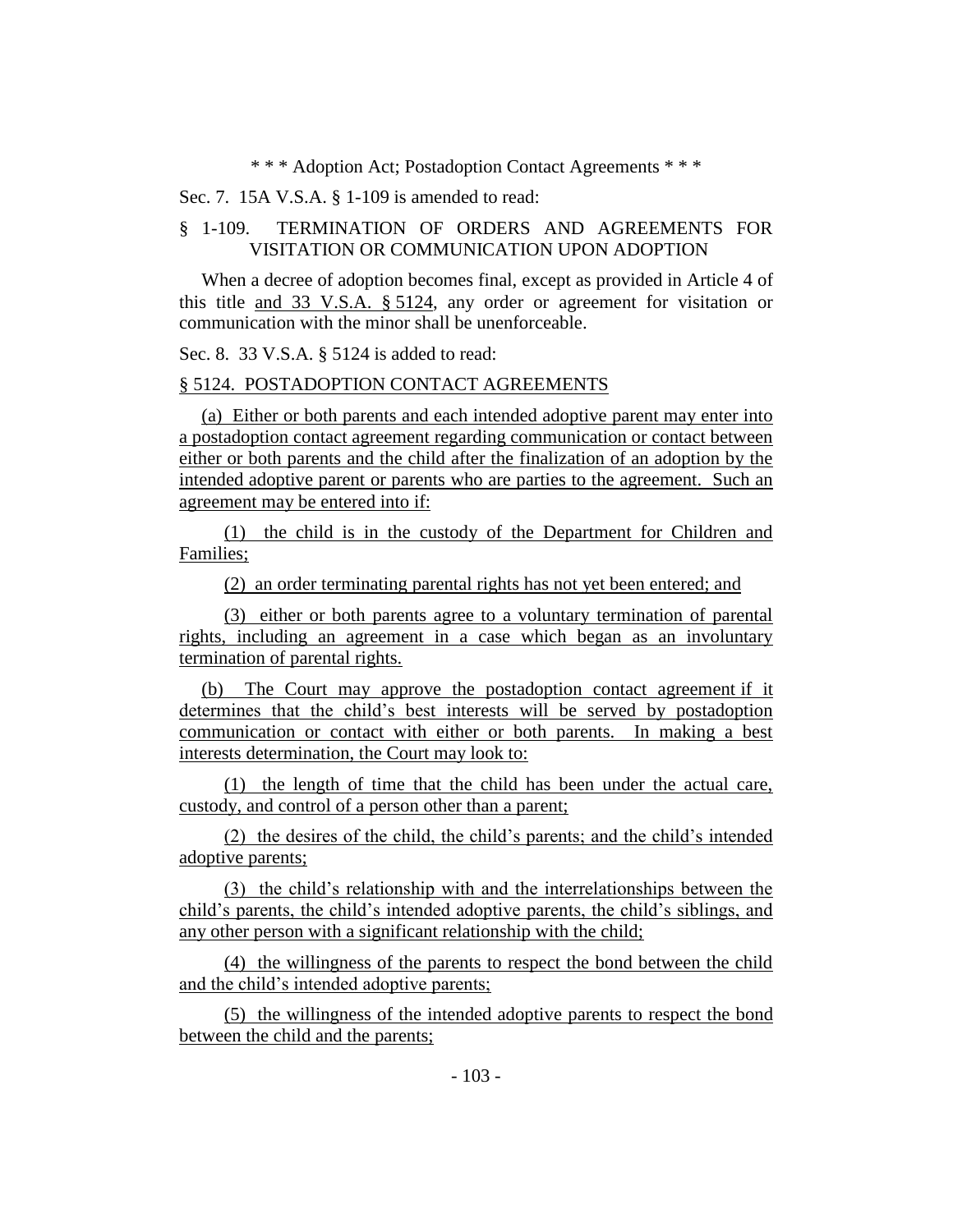(6) the adjustment to the child's home, school, and community;

(7) any evidence of abuse or neglect of the child; and

(8) the recommendations of any guardian ad litem involved in the proceeding and the Department.

(c) Before the Court orders postadoption communication or contact, the Court must review all of the following, which will be made a part of the Court record:

(1) a sworn affidavit by the parties to the agreement which affirmatively states that the agreement was entered into knowingly and voluntarily and is not the product of coercion, fraud, or duress and that the parties have not relied on any representations other than those contained in the agreement;

(2) a written acknowledgment by each parent that the termination of parental rights is irrevocable, even if the intended adoption is not finalized, the adoptive parents do not abide by the postadoption contact agreement, or the adoption is later dissolved;

(3) an agreement to the postadoption contact or communication from the child to be adopted, if he or she is 14 years of age or older; and

(4) an agreement to the postadoption contact or communication in writing from the Department, the guardian ad litem, and the attorney for the child.

(d) A postadoption contact agreement must be in writing and signed by each parent and each intended adoptive parent entering into the agreement. There may be separate agreements for each parent. The agreement shall specify:

(1) the form of communication or contact to take place;

(2) the frequency of the communication or contact;

(3) if visits are agreed to, whether supervision shall be required, and if supervision is required, what type of supervision shall be required;

(4) if written communication or exchange of information is agreed upon, whether that will occur directly or through the Vermont Adoption Registry, set forth in 15A V.S.A. § 6-103;

(5) if the Adoption Registry shall act as an intermediary for written communication, that the signing parties will keep their addresses updated with the Adoption Registry;

(6) that failure to provide contact due to the child's illness or other good cause shall not constitute grounds for an enforcement proceeding;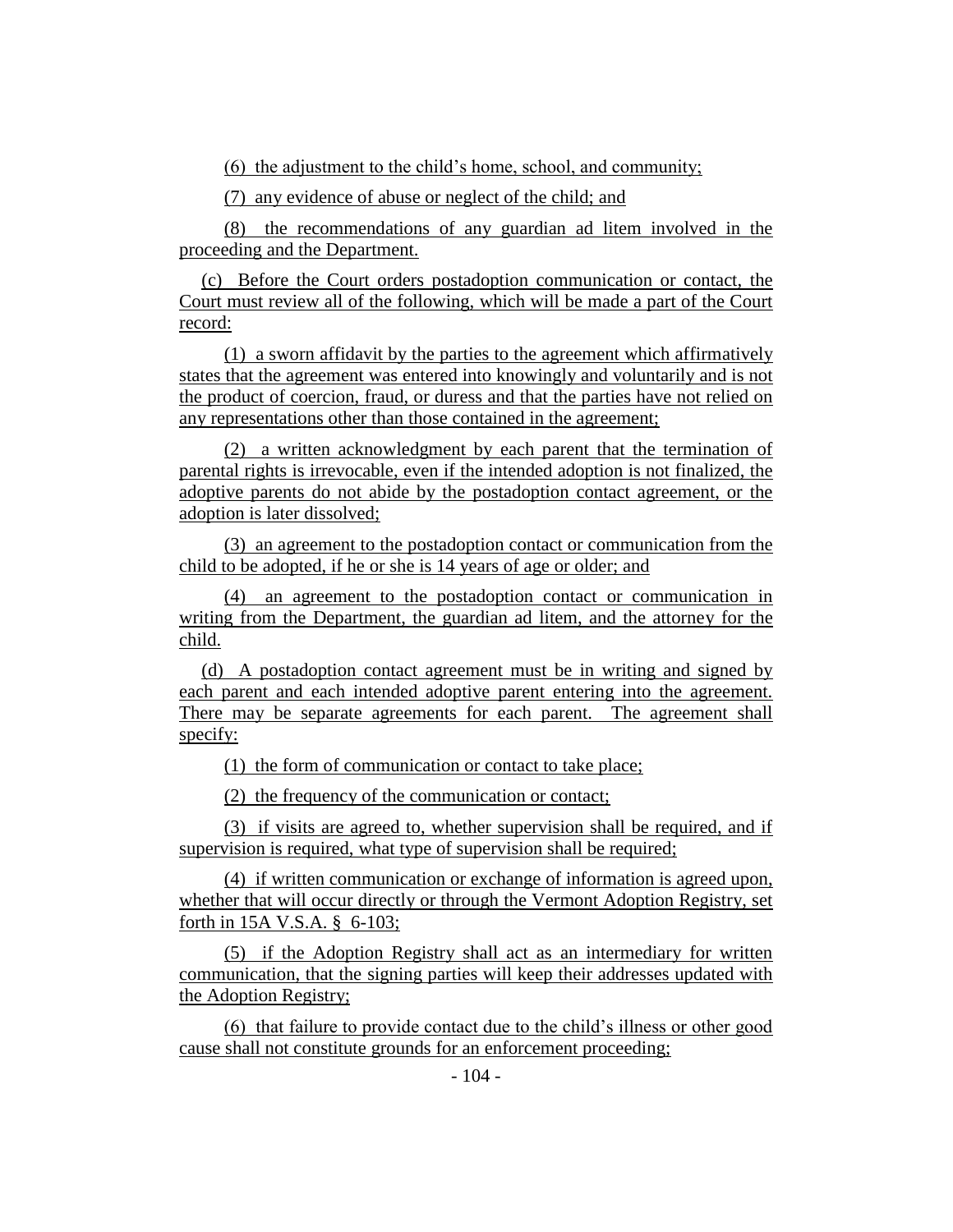(7) that the right of the signing parties to change their residence is not impaired by the agreement;

(8) an acknowledgment by the intended adoptive parents that the agreement grants either or both parents the right to seek to enforce the postadoption contact agreement;

(9) an acknowledgment that once the adoption is finalized, the court shall presume that the adoptive parent's judgment concerning the best interests of the child is correct;

(10) the finality of the termination of parental rights and of the adoption shall not be affected by implementation of the provisions of the postadoption contact agreement; and

(11) a disagreement between the parties or litigation brought to enforce or modify the agreement shall not affect the validity of the termination of parental rights or the adoption.

(e) A copy of the order approving the postadoption contact agreement and the postadoption contact agreement shall be filed with the Probate Division of the Superior Court with the petition to adopt filed under 15A V.S.A. Article 3, and, if the agreement specifies a role for the Adoption Registry, with the Registry.

(f) The order approving a postadoption contact agreement shall be a separate order from the final order terminating parental rights.

(g) The executed postadoption contact agreement shall become final upon legal finalization of an adoption under 15A V.S.A. Article 3.

Sec. 9. 15A V.S.A. Article 9 is added to read:

# ARTICLE 9. ENFORCEMENT, MODIFICATION, AND TERMINATION OF POSTADOPTION CONTACT AGREEMENTS

# § 9-101. ENFORCEMENT, MODIFICATION, AND TERMINATION OF POSTADOPTION CONTACT AGREEMENTS

(a) A postadoption contact agreement may be modified or terminated by agreement of the parties. The parties shall file the modified postadoption contact agreement with the Court that finalized the adoption. The Court shall review the modified agreement pursuant to the requirements of 33 V.S.A. § 5124(b), and, if approved, shall issue an order modifying the agreement.

(b) An adoptive parent may petition for review of a postadoption contact agreement entered into under 33 V.S.A. § 5124 if the adoptive parent believes the best interests of the child are being compromised by the terms of the agreement.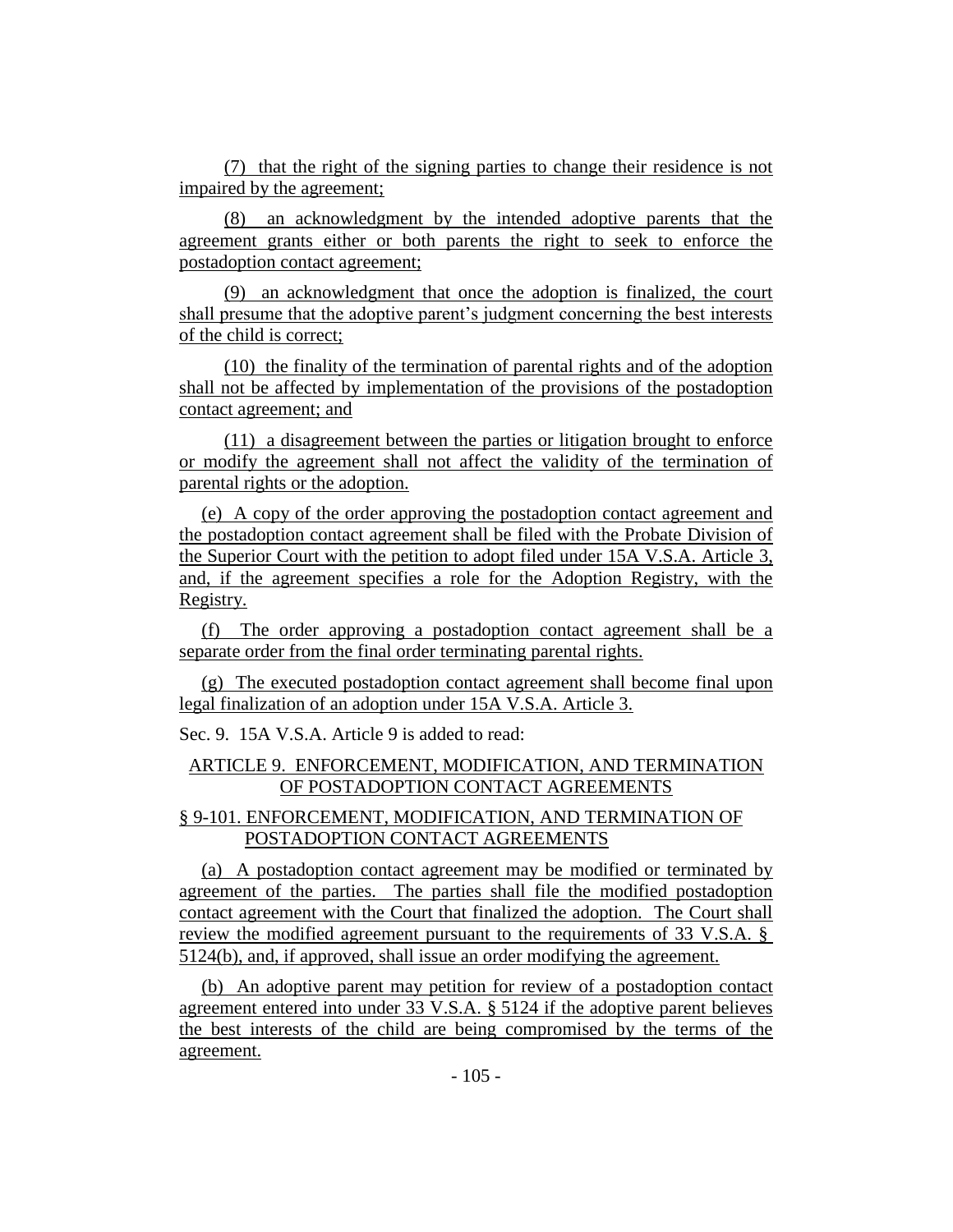(c) A former parent may petition for enforcement of a postadoption contact agreement entered into under 33 V.S.A. § 5124 if the adoptive parent is not in compliance with the terms of the agreement.

(d) A disagreement between the parties or litigation brought to enforce or modify the agreement shall not affect the validity of the termination of parental rights or the adoption.

(e) The Court shall not act on a petition to modify or enforce the agreement unless the petitioner had in good faith participated or attempted to participate in mediation or alternative dispute resolution proceedings to resolve the dispute prior to bringing the petition for enforcement.

(f) Parties to the proceeding shall be the individuals who signed the original agreement created under 33 V.S.A. § 5124. The adopted child, if 14 years of age or older, may also participate. The Department for Children and Families shall not be required to be a party to the proceeding and the Court shall not order further investigation or evaluation by the Department.

(g) The Court may order the communication or contact be terminated or modified if the Court deems such termination or modification to be in the best interests of the child. In making a best interests determination, the Court may consider:

(1) the protection of the physical safety of the adopted child or other members of the adoptive family, or the emotional well-being of the adopted child;

(2) whether enforcement of the agreement undermines the adoptive parent's parental authority; and

(3) whether, due to a change in circumstances, continued compliance with the agreement would be unduly burdensome to one or more of the parties.

(h) A Court-imposed modification of a previously approved agreement may limit, restrict, condition, or decrease contact between the former parents and the child, but in no event shall a Court-imposed modification serve to expand, enlarge, or increase the amount of contact between the birth parents and the child or place new obligations on the adoptive parents.

(i) No testimony or evidentiary hearing shall be required, although the Court may, in its discretion, hold a hearing. A hearing held to review an agreement for postadoption contact will be confidential. Documentary evidence or offers of proof may serve as the basis for the Court's decision regarding enforcement or modification of an agreement.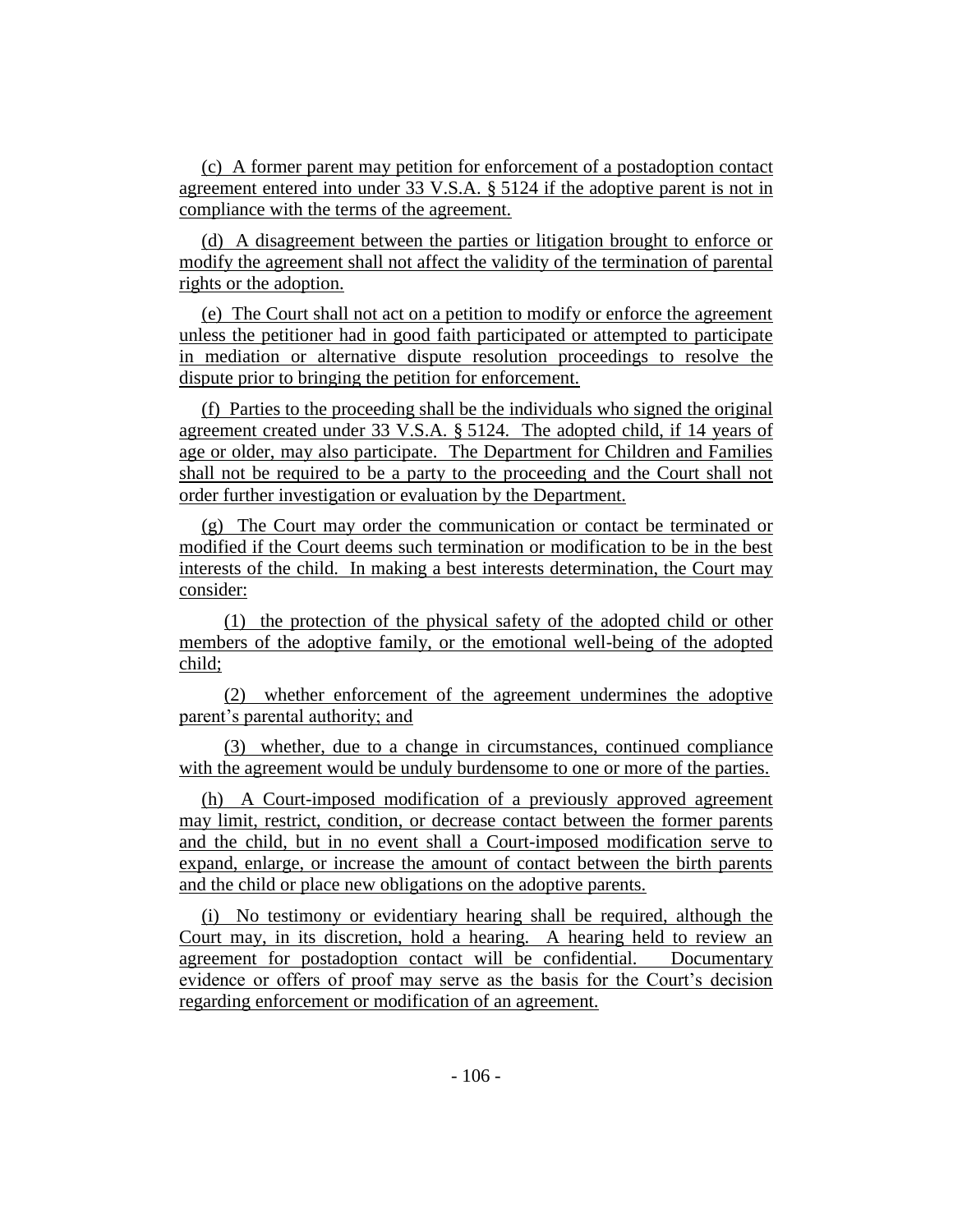(j) In an action to enforce the agreement, the burden of proof shall be on the former parent to show by a preponderance of the evidence that enforcement of the agreement is in the best interests of the child.

(k) In an action to modify or terminate the agreement, the burden of proof shall be on the adoptive parent to show by clear and convincing evidence that the modification or termination of the agreement is in the best interests of the child.

(l) Failure to comply with the agreement or petitioning the Court to enforce, modify, or terminate an agreement shall not form the basis for an award of monetary damages.

(m) An agreement for postadoption contact or communication under 33 V.S.A. § 5124 shall cease to be enforceable on the date the adopted child turns 18 years of age, or upon dissolution of the adoption.

> \* \* \* Human Services; Child Welfare Services; Definitions; Investigations; Referral to Law Enforcement \* \* \*

Sec. 10. 33 V.S.A. § 4912 is amended to read:

# § 4912. DEFINITIONS

As used in this subchapter:

(1) "Abused or neglected child" means a child whose physical health, psychological growth and development, or welfare is harmed or is at substantial risk of harm by the acts or omissions of his or her parent or other person responsible for the child's welfare. An "abused or neglected child" also means a child who is sexually abused or at substantial risk of sexual abuse by any person and a child who has died as a result of abuse or neglect.

\* \* \*

(11) "Physical injury" means death or permanent or temporary disfigurement or impairment of any bodily organ or function by other than accidental means any impairment of physical condition by other than accidental means.

\* \* \*

(14) "Risk of harm" means a significant danger that a child will suffer serious harm by other than by accidental means, which harm would be likely to cause serious physical injury, neglect, emotional maltreatment, or sexual abuse, including as the result of:

(A) the production or preproduction of methamphetamines when a child is actually present;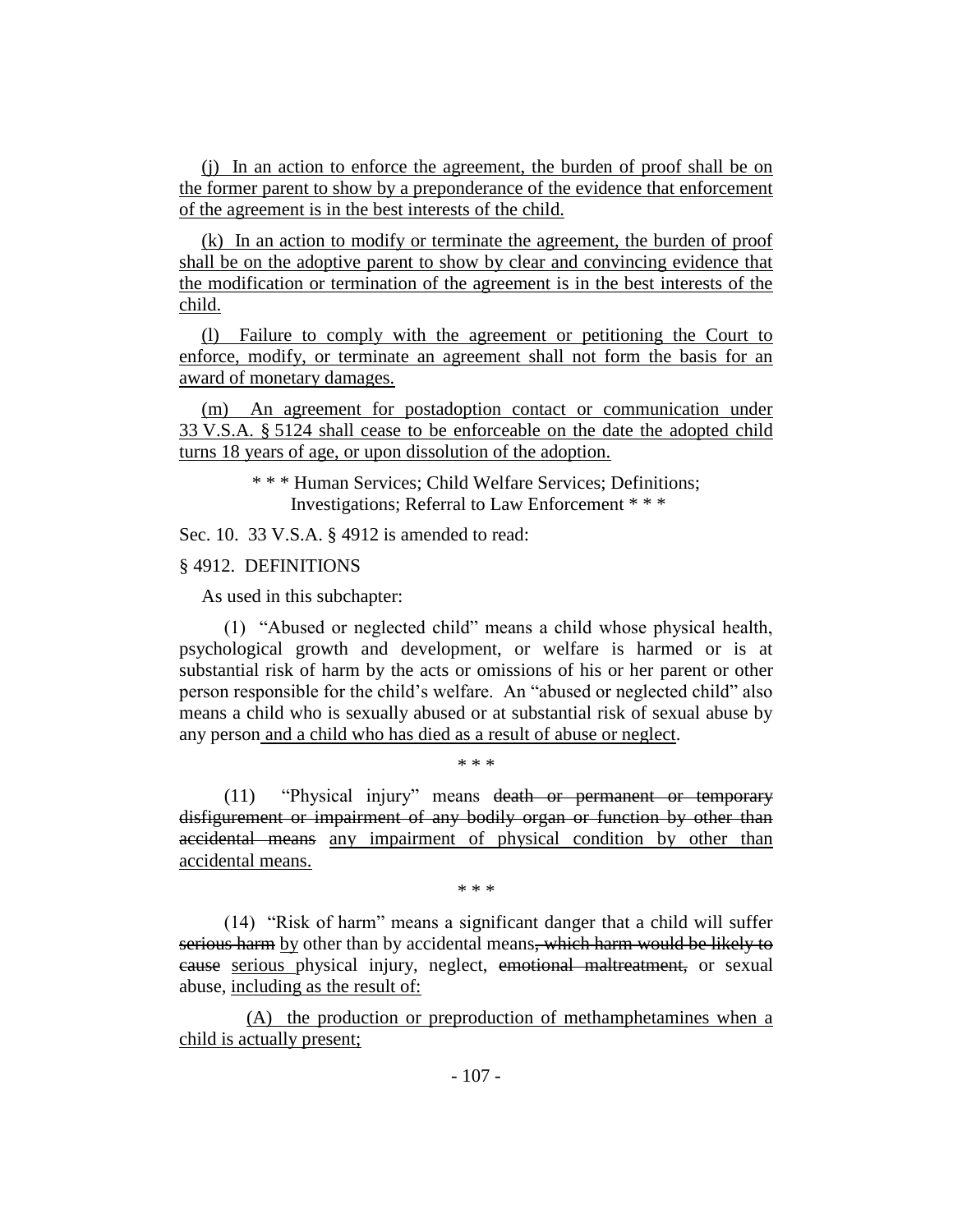(B) leaving a child without developmentally appropriate supervision;

(C) not providing developmentally appropriate supervision or care for a child due to use of illegal substances, or misuse of prescription drugs or alcohol;

(D) failing to supervise appropriately a child in a situation in which drugs, alcohol, or drug paraphernalia are accessible to the child; and

(E) a registered sex offender or person substantiated for sexually abusing a child residing with or spending unsupervised time with a child.

 $(15)(A)$  "Sexual abuse" consists of any act or acts by any person involving sexual molestation or exploitation of a child, including incest, prostitution, rape, sodomy, or any lewd and lascivious conduct involving a child. Sexual abuse also includes the aiding, abetting, counseling, hiring, or procuring of a child to perform or participate in any photograph, motion picture, exhibition, show, representation, or other presentation which, in whole or in part, depicts sexual conduct, sexual excitement, or sadomasochistic abuse involving a child means any conduct involving a child that constitutes a potential violation of:

(i) lewdness and prostitution in violation of 13 V.S.A. chapter 59;

(ii) human trafficking in violation of 13 V.S.A. chapter 60;

(iii) obscenity in violation of 13 V.S.A. chapter 63, except for violations of 13 V.S.A. § 2802b;

(iv) sexual exploitation of children in violation of 13 V.S.A. chapter 64; or

(v) sexual assault in violation of 13 V.S.A. chapter 72.

(B) In determining whether to accept a report as a valid allegation of sexual abuse pursuant to section 4915 of this title, or to take any other action, the Department need not establish every element of the crimes listed in subdivision (A), and need only establish that there is a valid allegation that the conduct described in the crimes listed in subdivision (A) is alleged to have occurred and that conduct involved a child.

\* \* \*

(17) "Serious physical injury" means, by other than accidental means:

(A) physical injury which creates any of the following:

(i) a substantial risk of death;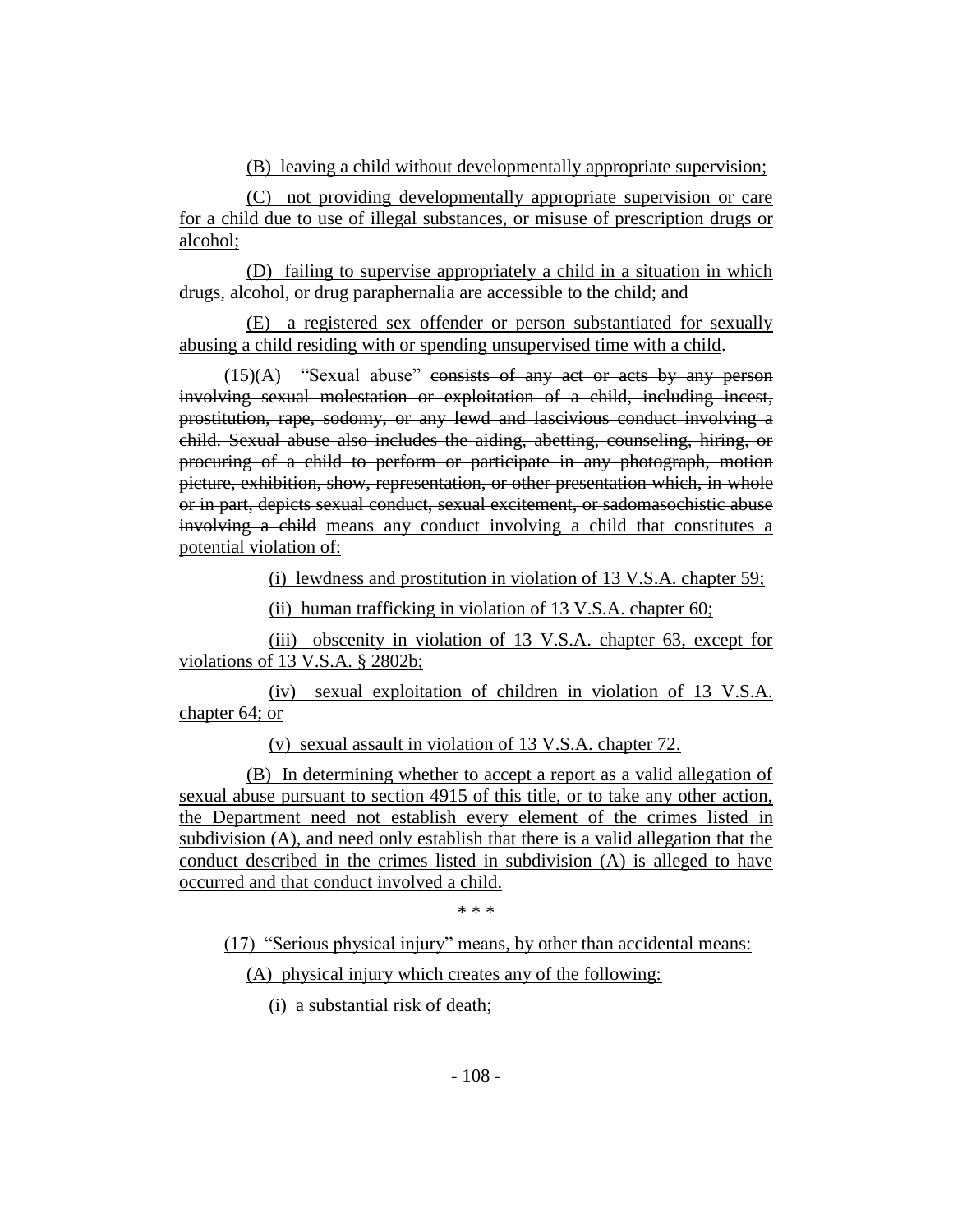(ii) a substantial loss or impairment of the function of any bodily member or organ;

(iii) a substantial impairment of health; or

(iv) substantial disfigurement; or

(B) strangulation by intentionally impeding normal breathing or circulation of the blood by applying pressure on the throat or neck or by blocking the nose or mouth of another person.

Sec. 11. 33 V.S.A. § 4915b(e) is amended to read:

(e) The Department:

(1) shall report to and request assistance from law enforcement in the following circumstances:

(1) investigations of child sexual abuse by an alleged perpetrator age 10 or older;

(2) investigations of serious physical abuse or neglect likely to result in criminal charges or requiring emergency medical care

(A) an incident in which a child suffers, by other than accidental means, serious bodily injury as defined in 13 V.S.A. § 1021; and

(B) potential violations of:

(i) 13 V.S.A. § 2602;

 $(ii)$  13 V.S.A. chapter 60;

(iii) 13 V.S.A. chapter 64; and

(iv) 13 V.S.A. chapter 72; and

(3) may report to and request assistance from law enforcement when appropriate, including:

(A) an incident in which a child suffers:

(i) bodily injury, by other than accidental means, as defined in 13 V.S.A. § 1021; or

(ii) death; and

(B) potential violations of:

(i) 13 V.S.A. § 2601;

(ii) 13 V.S.A. § 2605;

(iii) 13 V.S.A. § 1304; and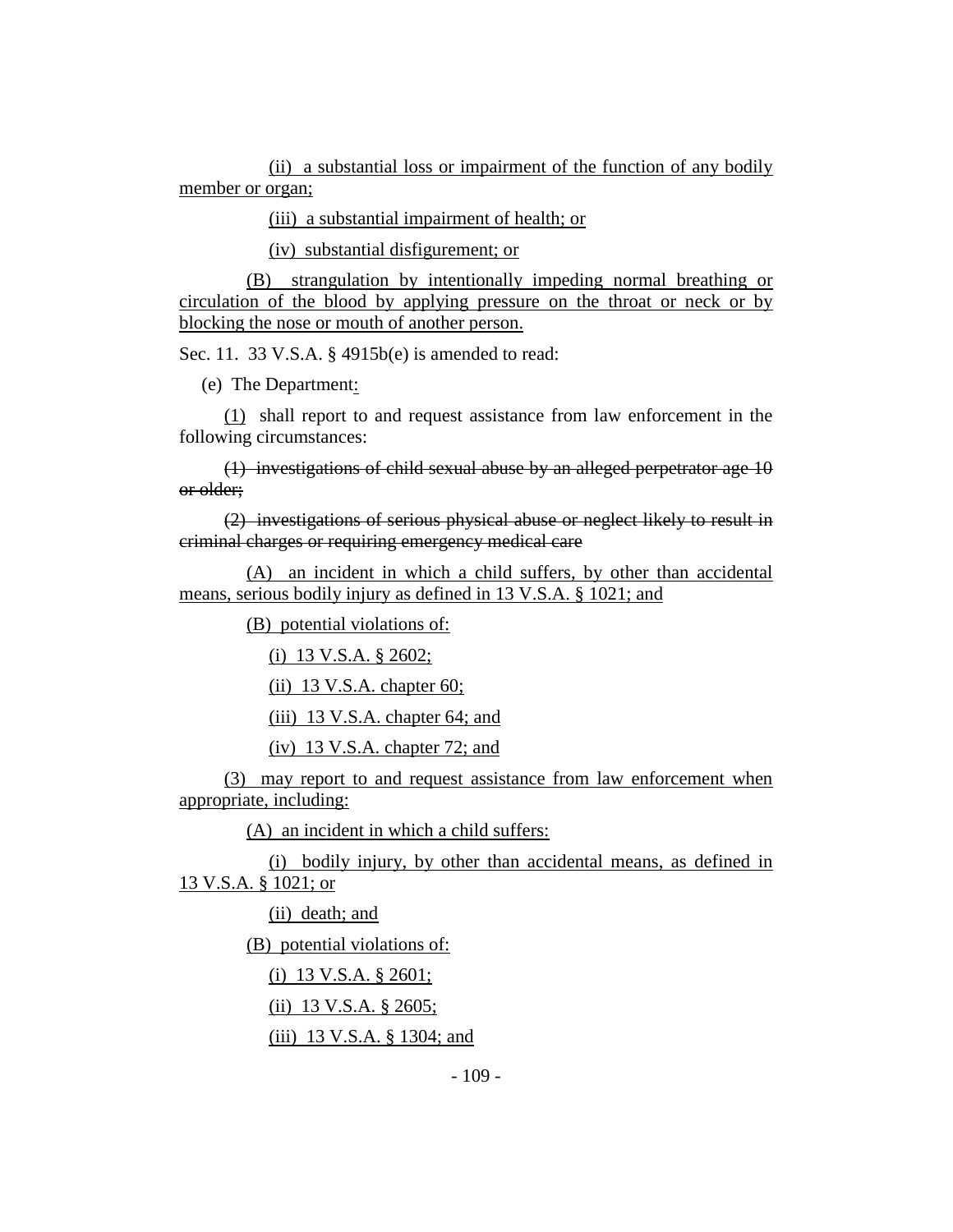#### (iv) 13 V.S.A. § 1304a.

(3)(C) situations potentially dangerous to the child or Department worker.

\* \* \*

# \* \* \* Confidentiality \* \* \*

Sec. 12. 33 V.S.A. § 4913 is amended to read:

# § 4913. REPORTING CHILD ABUSE AND NEGLECT; REMEDIAL ACTION

\* \* \*

 $(b)(1)$  The Commissioner shall inform the person who made the report under subsection (a) of this section:

 $(1)(A)$  whether the report was accepted as a valid allegation of abuse or neglect;

 $(2)(B)$  whether an assessment was conducted and, if so, whether a need for services was found; and

 $\left(\frac{3}{2}\right)(C)$  whether an investigation was conducted and, if so, whether it resulted in a substantiation.

(2) Upon request, the Commissioner shall provide relevant information contained in the case records concerning a person's report to a person who:

(A) made the report under subsection (a) of this section; and

(B) is engaged in an ongoing working relationship with the child or family who is the subject of the report.

(3) Any information disclosed under this subsection (2) shall not be disseminated by the mandated reporter requesting the information. A person who intentionally violates the confidentiality provisions of this section shall be fined not more than \$2,000.00.

(4) In providing records under this subsection (2), the Department may withhold information that could compromise the safety of the reporter or the child or family who is the subject of the report.

\* \* \*

Sec. 13. 33 V.S.A. § 4921 is amended to read:

## § 4921. DEPARTMENT'S RECORDS OF ABUSE AND NEGLECT

The Commissioner shall maintain all records of all investigations, assessments, reviews, and responses initiated under this subchapter. The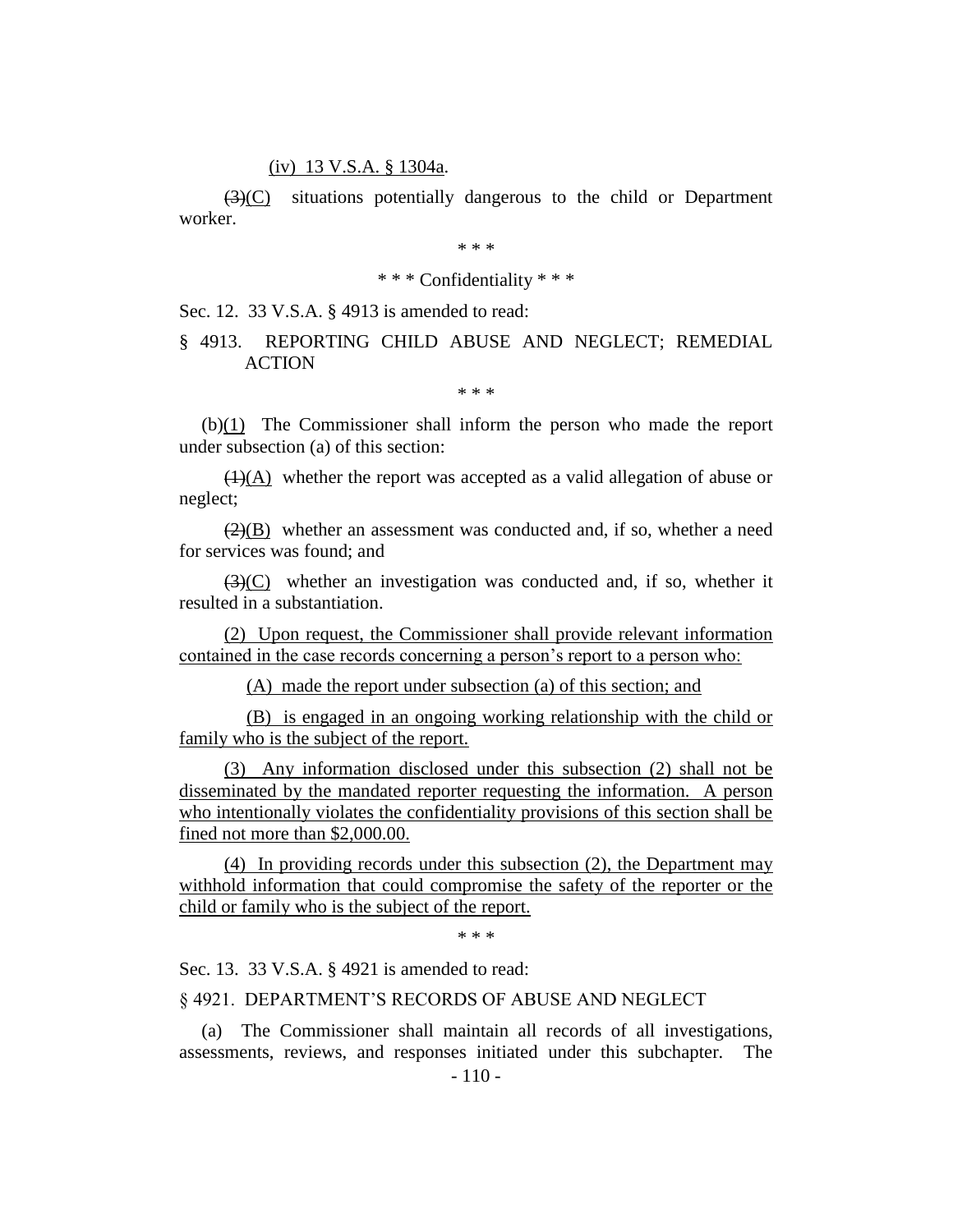Department may use and disclose information from such records in the usual course of its business, including to assess future risk to children, to provide appropriate services to the child or members of the child's family, or for other legal purposes.

(b) The Commissioner shall promptly inform the parents, if known, or guardian of the child that a report has been accepted as a valid allegation pursuant to subsection 4915(b) of this title and the Department's response to the report. The Department shall inform the parent or guardian of his or her ability to request records pursuant to subsection (c) of this section. This section shall not apply if the parent or guardian is the subject of the investigation.

(c) Upon request, the redacted investigation file shall be disclosed to:

(1) the child's parents, foster parent, or guardian, absent good cause shown by the Department, provided that the child's parent, foster parent, or guardian is not the subject of the investigation; and

(2) the person alleged to have abused or neglected the child, as provided for in subsection 4916a(d) of this title.

(d) Upon request, Department records created under this subchapter shall be disclosed to:

(1) the court Court, parties to the juvenile proceeding, and the child's guardian ad litem if there is a pending juvenile proceeding or if the child is in the custody of the Commissioner;

(2) the Commissioner or person designated by the Commissioner to receive such records;

(3) persons assigned by the Commissioner to conduct investigations; and

(4) law enforcement officers engaged in a joint investigation with the Department, an assistant attorney general Assistant Attorney General, or a state's attorney; State's Attorney.

(5) other State agencies conducting related inquiries or proceedings; and

(6) a Probate Division of the Superior Court involved in guardianship proceedings. The Probate Division of the Superior Court shall provide a copy of the record to the respondent, the respondent's attorney, the petitioner, the guardian upon appointment, and any other individual, including the proposed guardian, determined by the Court to have a strong interest in the welfare of the respondent.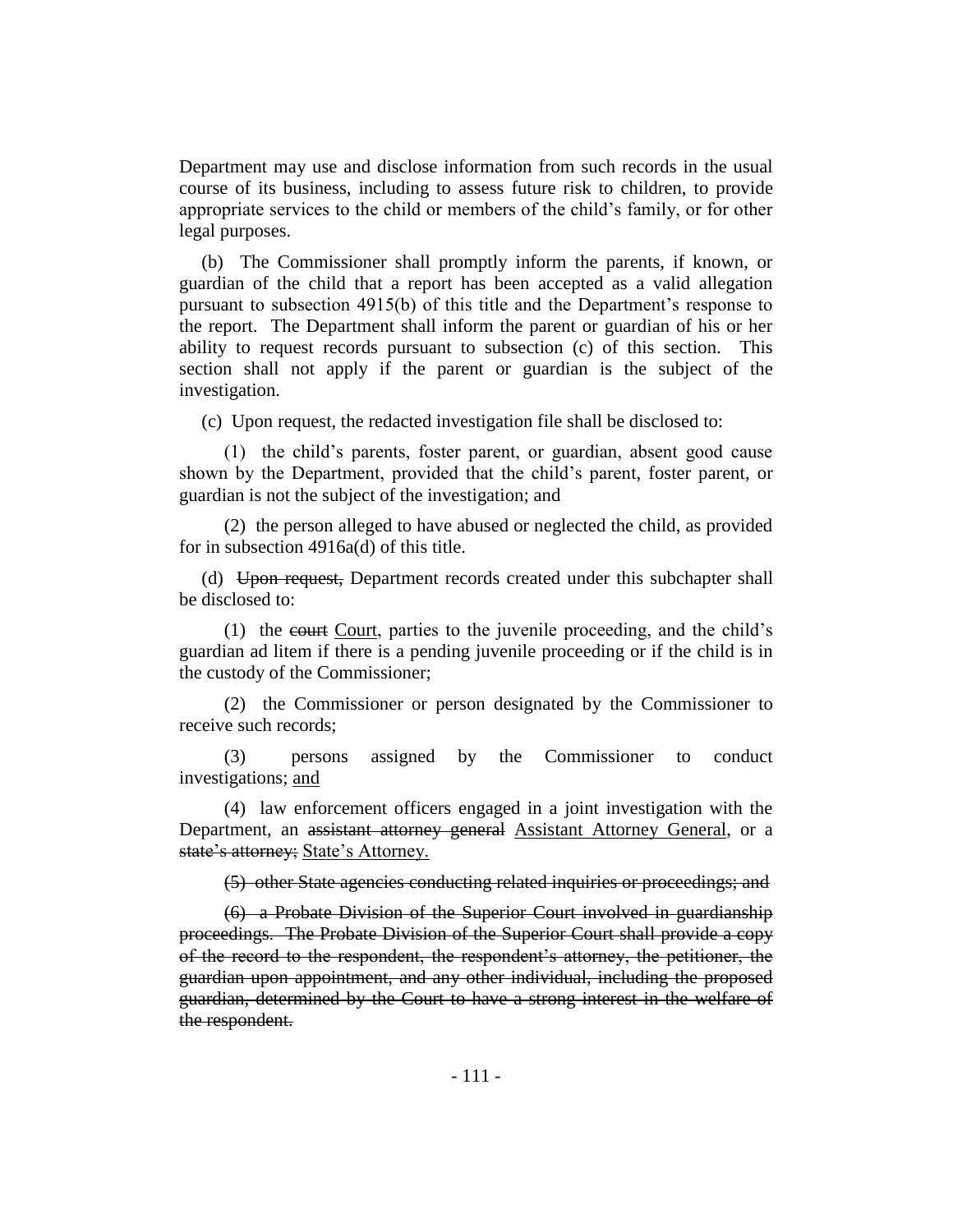(e)(1) Upon request, relevant Department records created under this subchapter may shall be disclosed to:

(A) service providers working with a person or child who is the subject of the report; and A person, agency, or organization, including a multidisciplinary team empaneled under section 4917 of this title, authorized to diagnose, care for, treat, or supervise a child or family who is the subject of a report or record created under this subchapter, or who is responsible for the child's health or welfare.

(B) Health and mental health care providers working directly with the child or family who is the subject of the report or record.

(C) Educators working directly with the child or family who is the subject of the report or record.

(D) Licensed or approved foster care givers for the child.

(E) Mandated reporters as defined by section 4913 of this subchapter, making a report in accordance with the provisions of section 4914 of this subchapter and engaging in an ongoing working relationship with the child or family who is the subject of the report.

(F) Other State agencies conducting related inquiries or proceedings.

(G) The Child Protection Advocate appointed under section 8001 of this title.

(H) A Probate Division of the Superior Court involved in guardianship proceedings. The Probate Division of the Superior Court shall provide a copy of the record to the respondent, the respondent's attorney, the petitioner, the guardian upon appointment, and any other individual, including the proposed guardian, determined by the Court to have a strong interest in the welfare of the respondent.

(I) other Other governmental entities for purposes of child protection.

(2) Determinations of relevancy shall be made by the Department. In providing records under this subsection (e), the Department may withhold information that could compromise the safety of the reporter or the child or family who is the subject of the report.

(3) In providing information under this section, the Department may also provide other records related to its child protection activities for the child.

(f) Any records or reports disclosed under this section and information relating to the contents of those records or reports shall not be disseminated by the receiving persons or agencies to any persons or agencies, other than to those persons or agencies authorized to receive information pursuant to this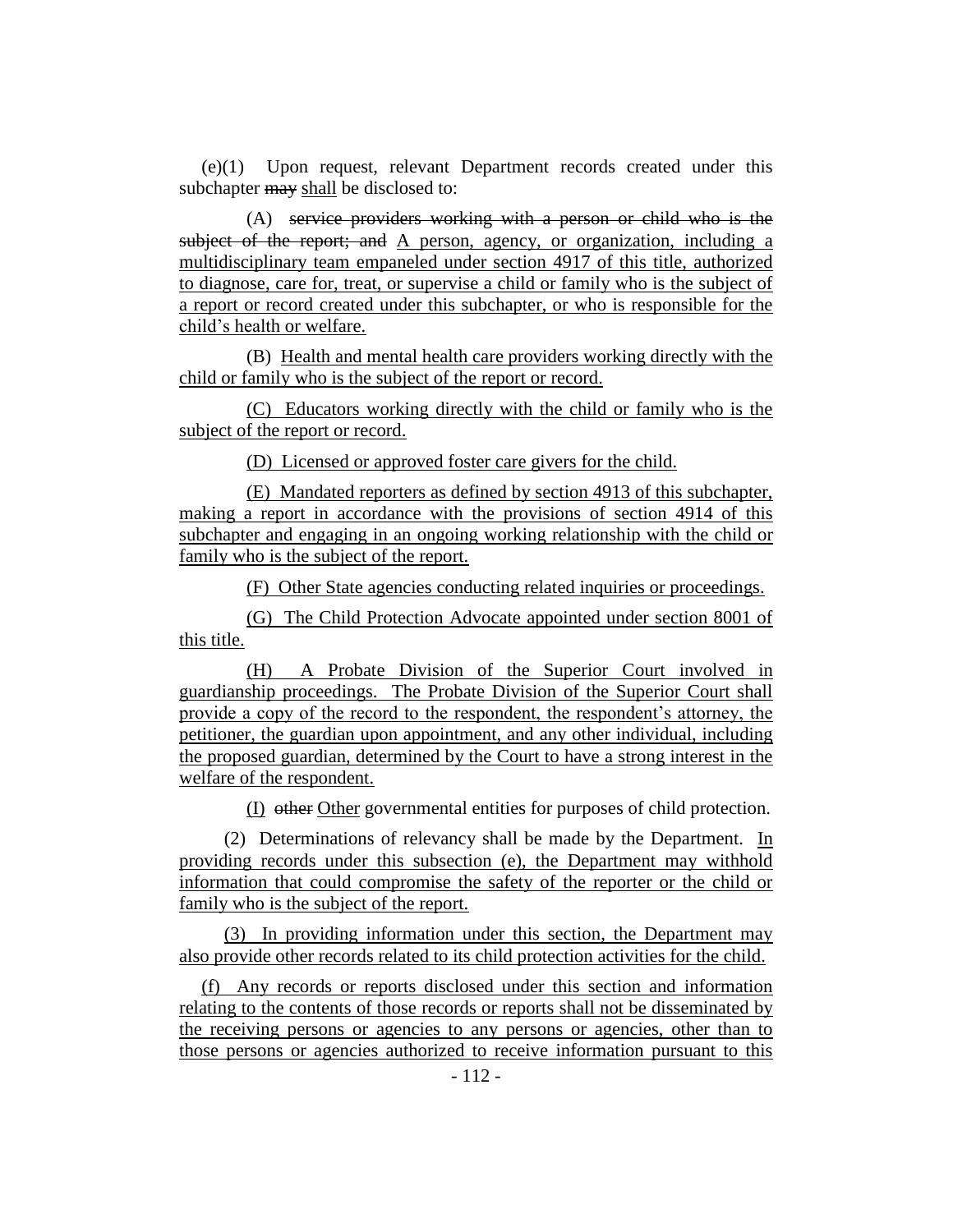section. A person who intentionally violates the confidentiality provisions of this section shall be fined not more than \$2,000.00.

Sec. 14. 33 V.S.A. § 5110 is amended to read:

# § 5110. CONDUCT OF HEARINGS

(a) Hearings under the juvenile judicial proceedings chapters shall be conducted by the Court without a jury and shall be confidential.

(b) The general public shall be excluded from hearings under the juvenile judicial proceedings chapters, and only the parties, their counsel, witnesses, persons accompanying a party for his or her assistance, and such other persons as the Court finds to have a proper interest in the case or in the work of the Court, including a foster parent or a representative of a residential program where the child resides, may be admitted by the Court. An individual without party status seeking inclusion in the hearing may petition the Court for admittance by filing a request with the clerk of the Court. This subsection shall not prohibit a victim's exercise of his or her rights under sections 5233 and 5234 of this title, and as otherwise provided by law.

(c) There shall be no publicity given by any person to any proceedings under the authority of the juvenile judicial proceedings chapters except with the consent of the child, the child's guardian ad litem, and the child's parent, guardian, or custodian. A person who violates this provision may be subject to contempt proceedings pursuant to Rule 16 of the Vermont Rules for Family Proceedings.

\* \* \* Juvenile Proceedings; General Provisions; Children in Need of Care or Supervision; Request for an Emergency Care Order \* \* \*

Sec. 15. 33 V.S.A. § 5302 is amended to read:

# § 5302. REQUEST FOR EMERGENCY CARE ORDER

(a) If an officer takes a child into custody pursuant to subdivision section  $5301(1)$  or (2) of this title, the officer shall immediately notify the child's custodial parent, guardian, or custodian and release the child to the care of the child's custodial parent, guardian, or custodian unless the officer determines that the child's immediate welfare requires the child's continued absence from the home.

(b) If the officer determines that the child's immediate welfare requires the child's continued absence from the home, the officer shall:

(1) Remove The officer shall remove the child from the child's surroundings, contact the Department, and deliver the child to a location designated by the Department. The Department shall have the authority to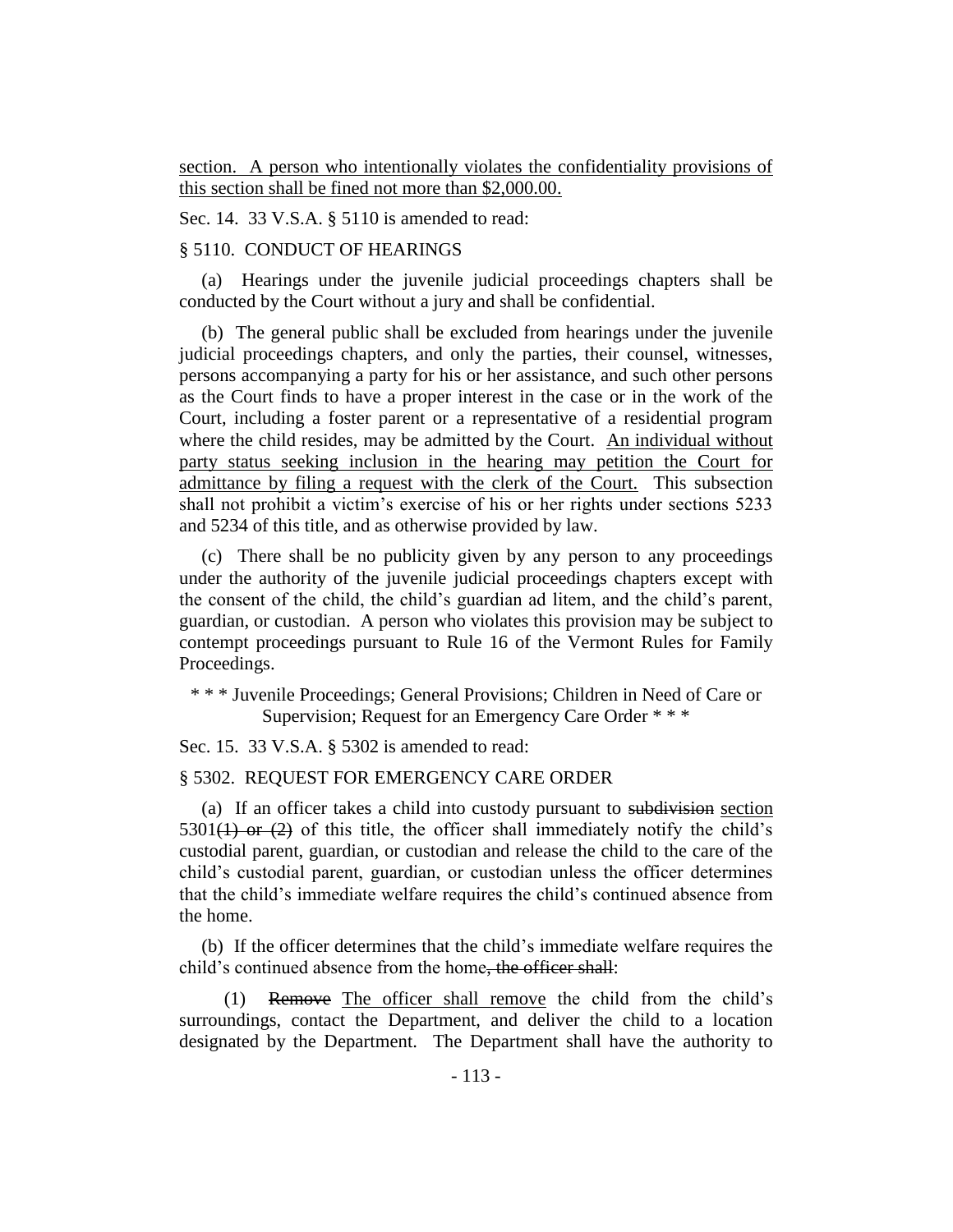make reasonable decisions concerning the child's immediate placement, safety, and welfare pending the issuance of an emergency care order.

(2) Prepare The officer or a social worker employed by the Department for Children and Families shall prepare an affidavit in support of a request for an emergency care order and provide the affidavit to the State's Attorney. The affidavit shall include: the reasons for taking the child into custody; and to the degree known, potential placements with which the child is familiar; the names, addresses, and telephone number of the child's parents, guardian, custodian, or care provider; the name, address, and telephone number of any relative who has indicated an interest in taking temporary custody of the child. The officer or social worker shall contact the Department and the Department may prepare an affidavit as a supplement to the affidavit of the law enforcement officer or social worker if the Department has additional information with respect to the child or the family.

\* \* \*

\* \* \* Temporary Care Order; Custody \* \* \*

Sec. 16. 33 V.S.A. § 5308 is amended to read:

#### § 5308. TEMPORARY CARE ORDER

(a) The Court shall order that legal custody be returned to the child's custodial parent, guardian, or custodian unless the Court finds by a preponderance of the evidence that a return home would be contrary to the best interests of the child's welfare child because any one of the following exists:

(1) A return of legal custody could result in substantial danger to the physical health, mental health, welfare, or safety of the child.

(2) The child or another child residing in the same household has been physically or sexually abused by a custodial parent, guardian, or custodian, or by a member of the child's household, or another person known to the custodial parent, guardian, or custodian.

(3) The child or another child residing in the same household is at substantial risk of physical or sexual abuse by a custodial parent, guardian, or custodian, or by a member of the child's household, or another person known to the custodial parent, guardian, or custodian. It shall constitute prima facie evidence that a child is at substantial risk of being physically or sexually abused if:

(A) a custodial parent, guardian, or custodian receives actual notice that a person has committed or is alleged to have committed physical or sexual abuse against a child; and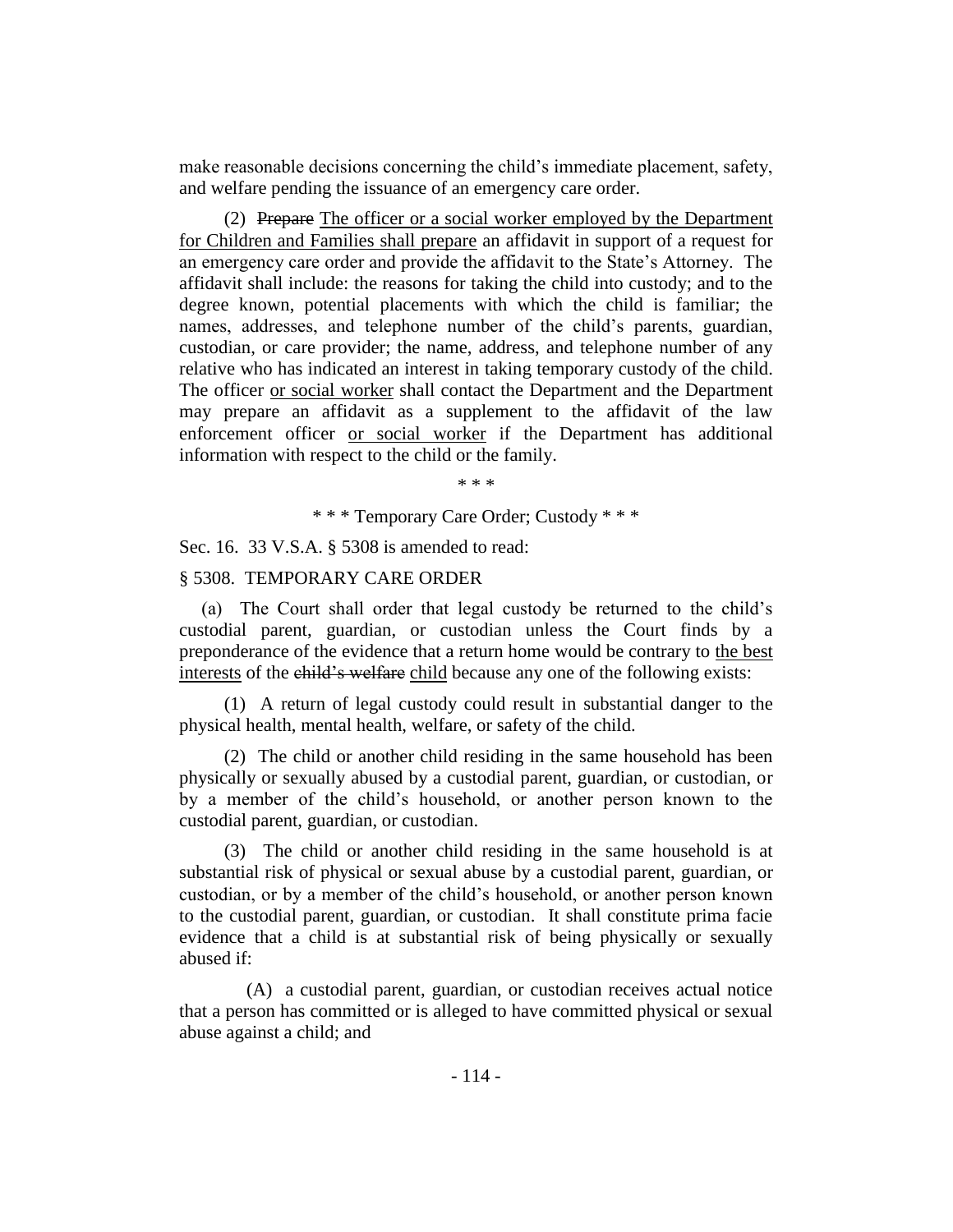(B) a custodial parent, guardian, or custodian knowingly or recklessly allows the child to be in the physical presence of the alleged abuser after receiving such notice.

(4) The custodial parent, guardian, or guardian has abandoned the child.

(5) The child or another child in the same household has been neglected and there is substantial risk of harm to the child who is the subject of the petition.

(b) Upon a finding that any of the conditions set forth in subsection  $(a)$  of this section exists a return home would be contrary to the best interests of the child, the Court may issue such temporary orders related to the legal custody of the child as it deems necessary and sufficient to protect the welfare and safety of the child, including, in order of preference:

(1)  $\overline{A}$  a conditional custody order returning legal custody of the child to the custodial parent, guardian, or custodian, noncustodial parent, relative, or a person with a significant relationship with the child, subject to such conditions and limitations as the Court may deem necessary and sufficient to protect the child.;

 $(2)(A)$  An order transferring temporary legal custody to a noncustodial parent. Provided that parentage is not contested, upon a request by a noncustodial parent for temporary legal custody and a personal appearance of the noncustodial parent, the noncustodial parent shall present to the Court a care plan that describes the history of the noncustodial parent's contact with the child, including any reasons why contact did not occur, and that addresses:

(i) the child's need for a safe, secure, and stable home;

(ii) the child's need for proper and effective care and control; and

(iii) the child's need for a continuing relationship with the custodial parent, if appropriate.

(B) The Court shall consider court orders and findings from other proceedings related to the custody of the child.

(C) The Court shall transfer legal custody to the noncustodial parent unless the Court finds by a preponderance of the evidence that the transfer would be contrary to the child's welfare because any of the following exists:

(i) The care plan fails to meet the criteria set forth in subdivision  $(2)(A)$  of this subsection.

(ii) Transferring temporary legal custody of the child to the noncustodial parent could result in substantial danger to the physical health, mental health, welfare, or safety of the child.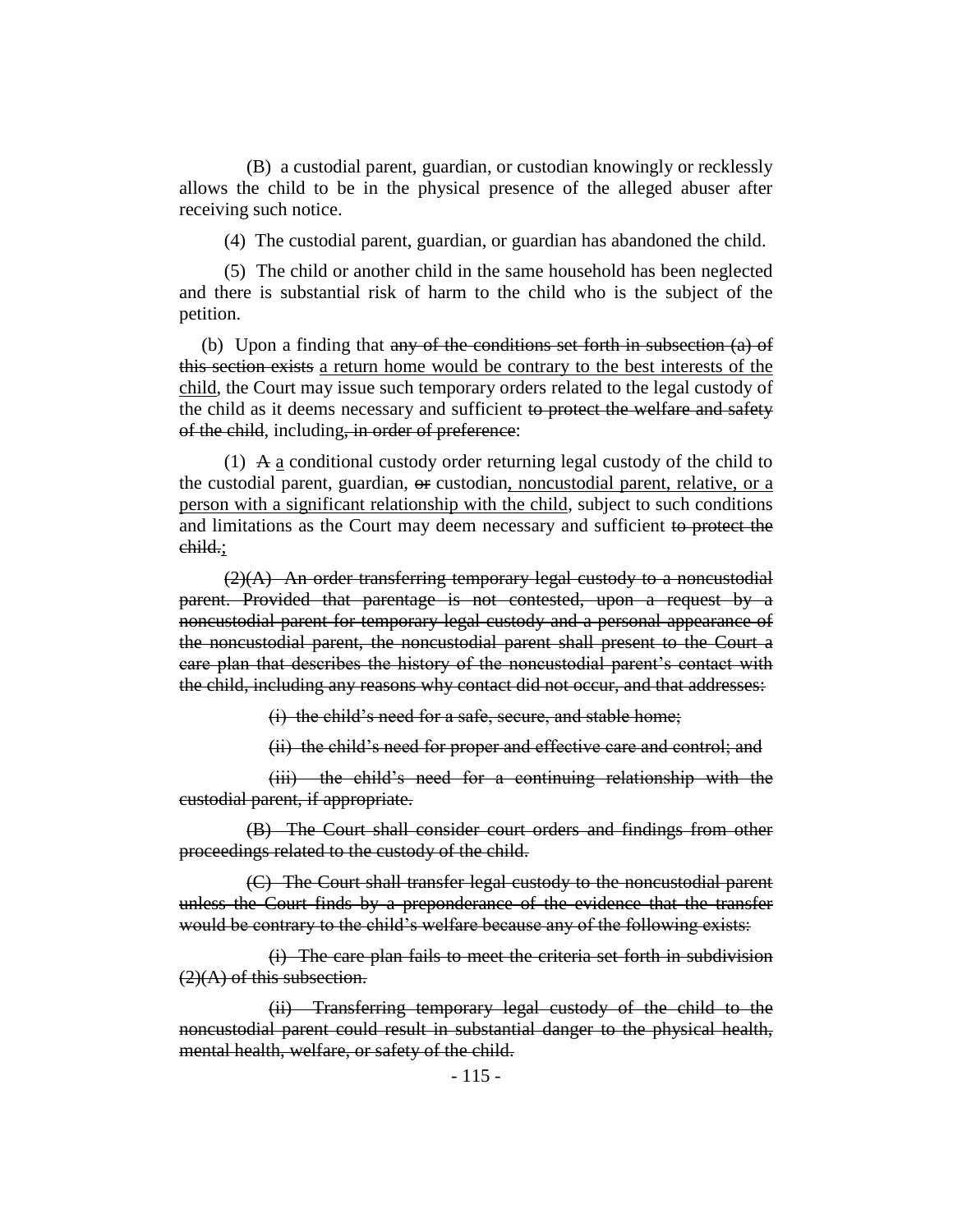(iii) The child or another child residing in the same household as the noncustodial parent has been physically or sexually abused by the noncustodial parent or a member of the noncustodial parent's household, or another person known to the noncustodial parent.

(iv) The child or another child residing in the same household as the noncustodial parent is at substantial risk of physical or sexual abuse by the noncustodial parent or a member of the noncustodial parent's household, or another person known to the noncustodial parent. It shall constitute prima facie evidence that a child is at substantial risk of being physically or sexually abused if:

(I) a noncustodial parent receives actual notice that a person has committed or is alleged to have committed physical or sexual abuse against a child; and

(II) the noncustodial parent knowingly or recklessly allows the child to be in the physical presence of the alleged abuser after receiving such notice.

(v) The child or another child in the noncustodial parent's household has been neglected, and there is substantial risk of harm to the child who is the subject of the petition.

(D) If the noncustodial parent's request for temporary custody is contested, the Court may continue the hearing and place the child in the temporary custody of the Department, pending further hearing and resolution of the custody issue. Absent good cause shown, the Court shall hold a further hearing on the issue within 30 days.

(3) An order transferring temporary legal custody of the child to a relative, provided:

(A) The relative seeking legal custody is a grandparent, greatgrandparent, aunt, great-aunt, uncle, great-uncle, stepparent, sibling, or step-sibling of the child.

(B) The relative is suitable to care for the child. In determining suitability, the Court shall consider the relationship of the child and the relative and the relative's ability to:

(i) Provide a safe, secure, and stable environment.

(ii) Exercise proper and effective care and control of the child.

(iii) Protect the child from the custodial parent to the degree the Court deems such protection necessary.

(iv) Support reunification efforts, if any, with the custodial parent.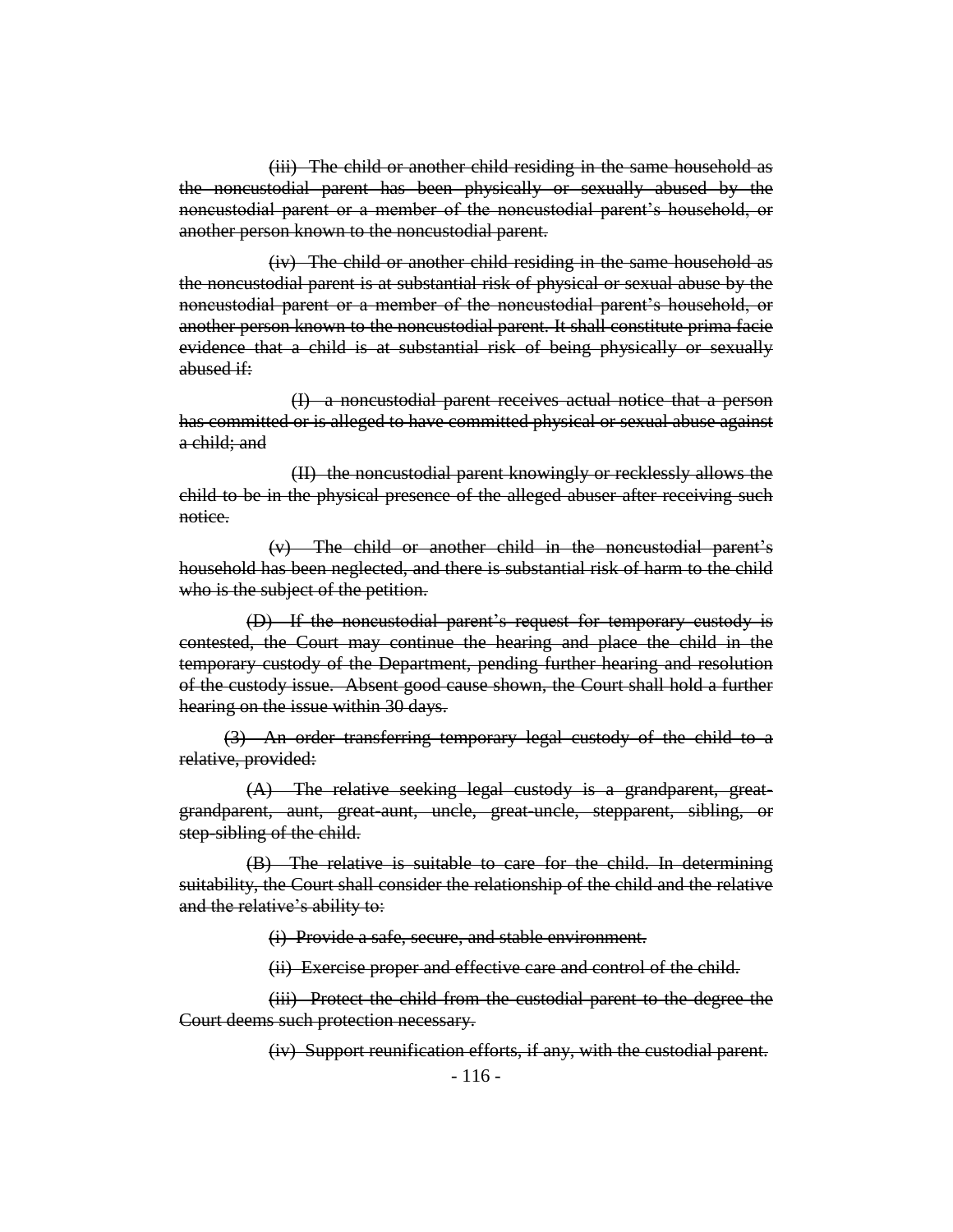## (v) Consider providing legal permanence if reunification fails.

(2) an order transferring temporary legal custody of the child to a noncustodial parent or to a relative;

(3) an order transferring temporary legal custody of the child to a person with a significant relationship with the child; or

(4) an order transferring temporary legal custody of the child to the Commissioner.

 $\left(\frac{f(x)}{c}\right)$  The Court shall consider orders and findings from other proceedings relating to the custody of the child, the child's siblings, or children of any adult in the same household as the child.

(d) In considering the suitability of a relative under this subdivision  $(3)$  and order under subsection (b) of this section, the Court may order the Department to conduct an investigation of a person seeking custody of the child, and the suitability of that person's home, and file a written report of its findings with the Court. The Court may place the child in the temporary custody of the Department Commissioner, pending such investigation.

(4) A temporary care order transferring temporary legal custody of the child to a relative who is not listed in subdivision  $(3)(A)$  of this subsection or a person with a significant relationship with the child, provided that the criteria in subdivision (3)(B) of this subsection are met. The Court may make such orders as provided in subdivision  $(3)(C)$  of this subsection to determine suitability under this subdivision.

(5) A temporary care order transferring temporary legal custody of the child to the Commissioner.

 $(e)(e)$  If the Court transfers legal custody of the child, the Court shall issue a written temporary care order.

(1) The order shall include:

(A)  $\alpha$  A finding that remaining in the home is contrary to the child's welfare best interests of the child and the facts upon which that finding is based; and.

(B) a A finding as to whether reasonable efforts were made to prevent unnecessary removal of the child from the home. If the Court lacks sufficient evidence to make findings on whether reasonable efforts were made to prevent the removal of the child from the home, that determination shall be made at the next scheduled hearing in the case but, in any event, no later than 60 days after the issuance of the initial order removing a child from the home.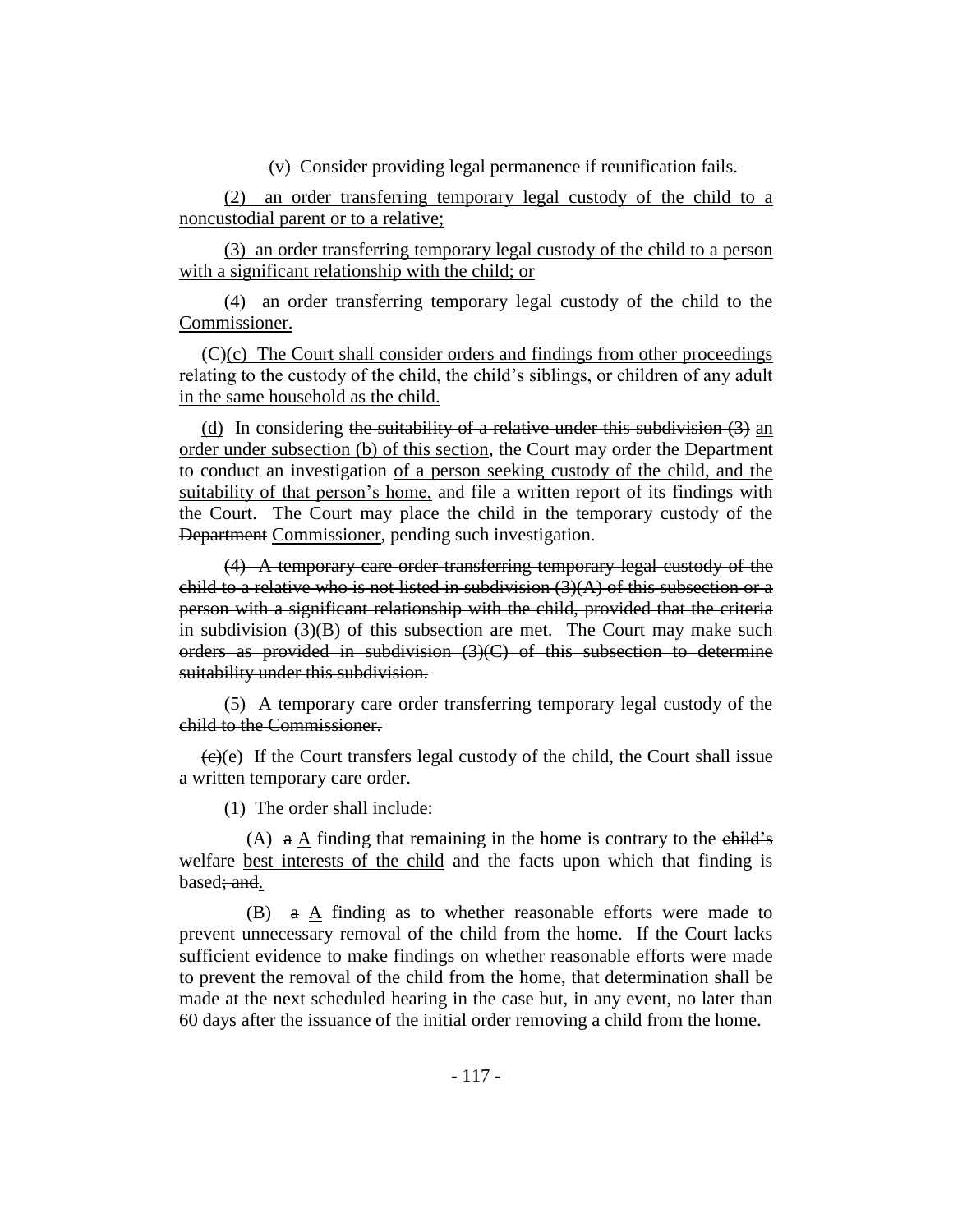(2) The order may include other provisions as may be necessary for the protection and welfare in the best interests of the child, such as including:

(A) establishing parent-child contact under such and terms and conditions as are necessary for the protection of the child. and terms and conditions for that contact;

(B) requiring the Department to provide the child with services, if legal custody of the child has been transferred to the Commissioner;

(C) requiring the Department to refer a parent for appropriate assessments and services, including a consideration of the needs of children and parents with disabilities, provided that the child's needs are given primary consideration;

(D) requiring genetic testing if parentage of the child is at issue;

(E) requiring the Department to make diligent efforts to locate the noncustodial parent;

(F) requiring the custodial parent to provide the Department with names of all potential noncustodial parents and relatives of the child; and

(G) establishing protective supervision and requiring the Department to make appropriate service referrals for the child and the family, if legal custody is transferred to an individual other than the Commissioner.

(3) In his or her discretion, the Commissioner may provide assistance and services to children and families to the extent that funds permit, notwithstanding subdivision (2)(B) of this subsection.

(d) If a party seeks to modify a temporary care order in order to transfer legal custody of a child from the Commissioner to a relative or a person with a significant relationship with the child, the relative shall be entitled to preferential consideration under subdivision (b)(3) of this section, provided that a disposition order has not been issued and the motion is filed within 90 days of the date that legal custody was initially transferred to the Commissioner.

> \* \* \* Legislature; Establishing a Joint Legislative Child Protection Oversight Committee \* \* \*

Sec. 17. JOINT LEGISLATIVE CHILD PROTECTION OVERSIGHT **COMMITTEE** 

(a) Creation. There is created a Joint Legislative Child Protection Oversight Committee.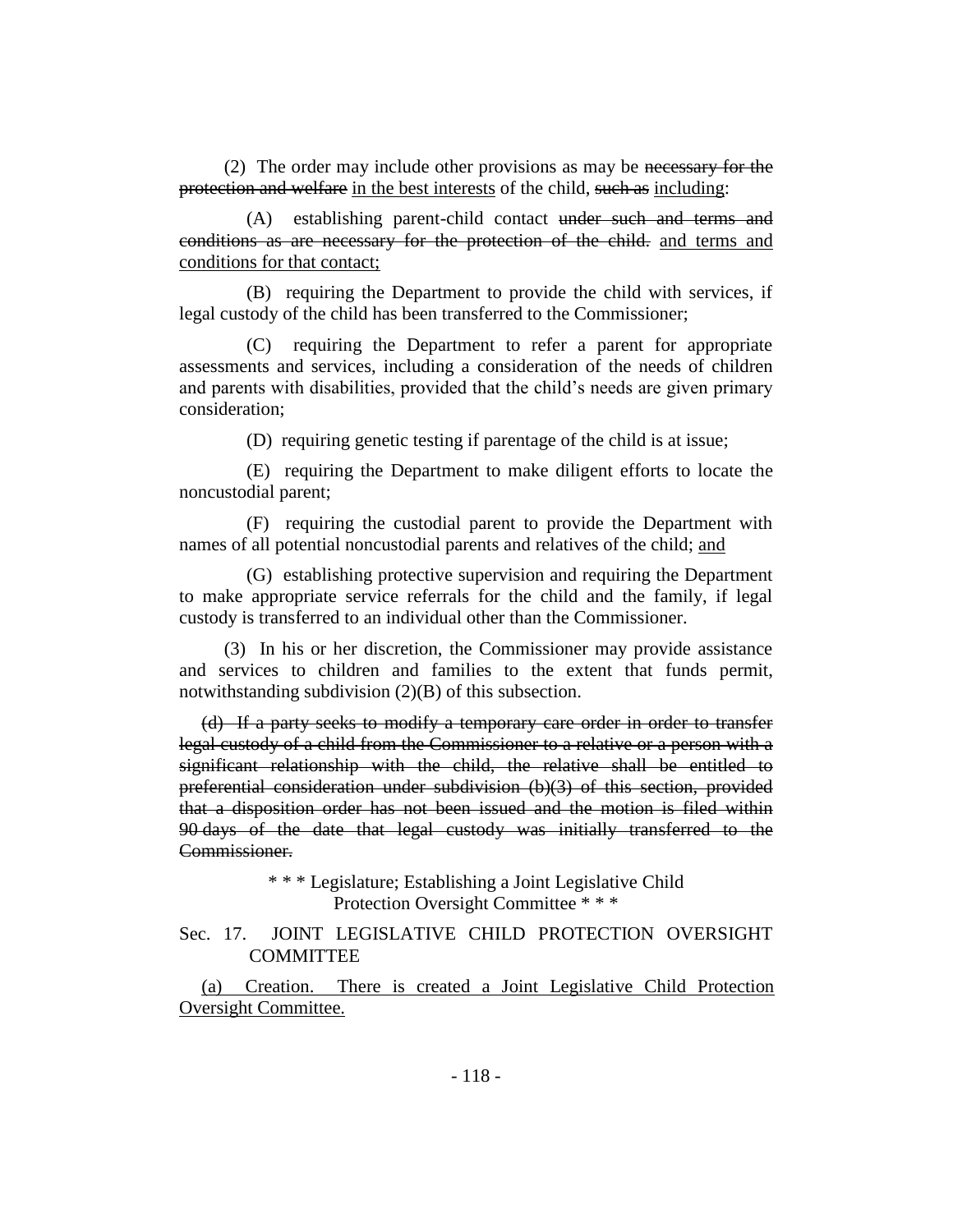(b) Membership. The Committee shall be composed of the following 10 members, who shall be appointed each biennial session of the General Assembly:

(1) Five current members of the House of Representatives, not all from the same political party, who shall be appointed by the Speaker of the House; and

(2) Five current members of the Senate, not all from the same political party, who shall be appointed by the Committee on Committees.

(3) In addition to two members-at-large appointed from each chamber, one appointment shall be made from the following committees:

(A) House Committee on Education;

(B) Senate Committee on Education;

(C) House Committee on Judiciary;

(D) Senate Committee on Judiciary;

(E) House Committee on Human Services; and

(F) Senate Committee on Health and Welfare.

(c) Powers and duties.

(1) The Committee shall:

(A) Exercise oversight over Vermont's system for protecting children from abuse and neglect, including:

(i) evaluating whether the branches, departments, agencies, and persons that are responsible for protecting children from abuse and neglect are effective;

(ii) determining if there are deficiencies in the system and the causes of those deficiencies;

(iii) evaluating which programs are the most cost-effective;

(iv) determining whether there is variation in policies, procedures, practices, and outcomes between different areas of the State and the causes and results of any such variation; and

(v) evaluating the measures recommended by the Working Group to Recommend Improvements to CHINS Proceedings established in Sec. 23 of this Act to ensure that once a child is returned to his or her family, the court or the Department for Children and Families may continue to monitor the child and family where appropriate.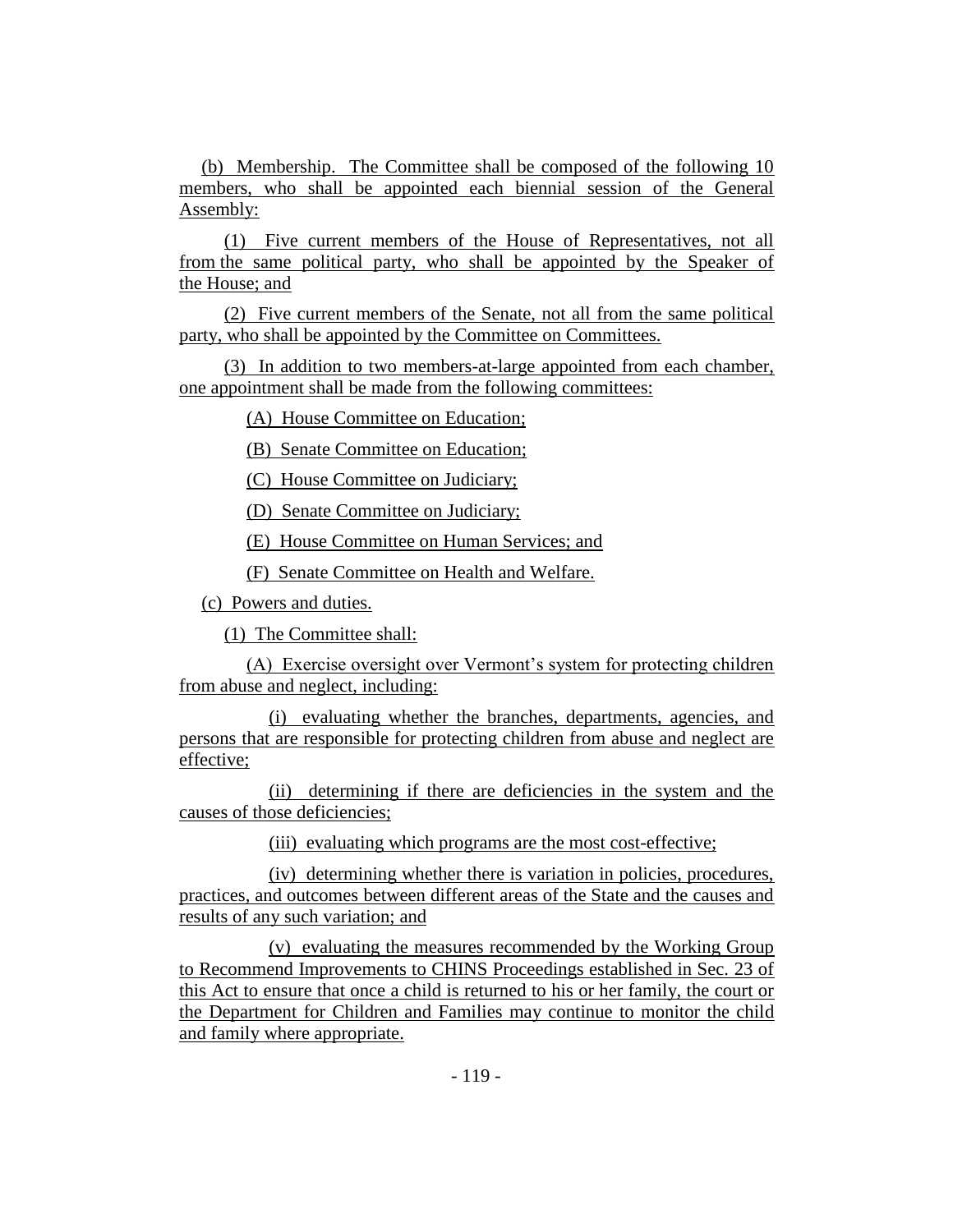(B) At least annually, report on the Committee's activities and recommendations to the General Assembly.

(2) The Committee may review and make recommendations to the House and Senate Committees on Appropriations regarding budget proposals and appropriations relating to protecting children from abuse and neglect.

(d) Assistance. The Committee shall have the administrative, technical, and legal assistance of the Office of Legislative Council.

(e) Retaliation. No person who is an employee of the State of Vermont, or of any State, local, county, or municipal department, agency, or person involved in child protection, and who testifies before, supplies information to, or cooperates with the Committee shall be subject to retaliation by his or her employer. Retaliation shall include job termination, demotion in rank, reduction in pay, alteration in duties and responsibilities, transfer, or a negative job performance evaluation based on the person's having testified before, supplied information to, or cooperated with the Committee.

(f) Meetings.

(1) The member appointed from the Senate Committee on Health and Welfare shall call the first meeting of the Committee.

(2) The Committee shall select a Chair, Vice Chair, and Clerk from among its members and may adopt rules of procedure. The Chair shall rotate biennially between the House and the Senate members. A quorum shall consist of six members.

(3) When the General Assembly is in session, the Committee shall meet at the call of the Chair. The Committee may meet six times during adjournment, and may meet more often subject to approval of the Speaker of the House and the President Pro Tempore of the Senate.

(g) Reimbursement. For attendance at meetings during adjournment of the General Assembly, members of the Committee shall be entitled to per diem compensation and reimbursement of expenses pursuant to 2 V.S.A. § 406.

(h) Sunset. On December 30, 2017 this section (creating the Joint Legislative Child Protection Oversight Committee) is repealed and the Committee shall cease to exist.

\* \* \* Department for Children and Families; Policies \* \* \*

Sec. 18. THE DEPARTMENT FOR CHILDREN AND FAMILIES; POLICIES, PROCEDURES, AND PRACTICES

(a) The Commissioner for Children and Families shall: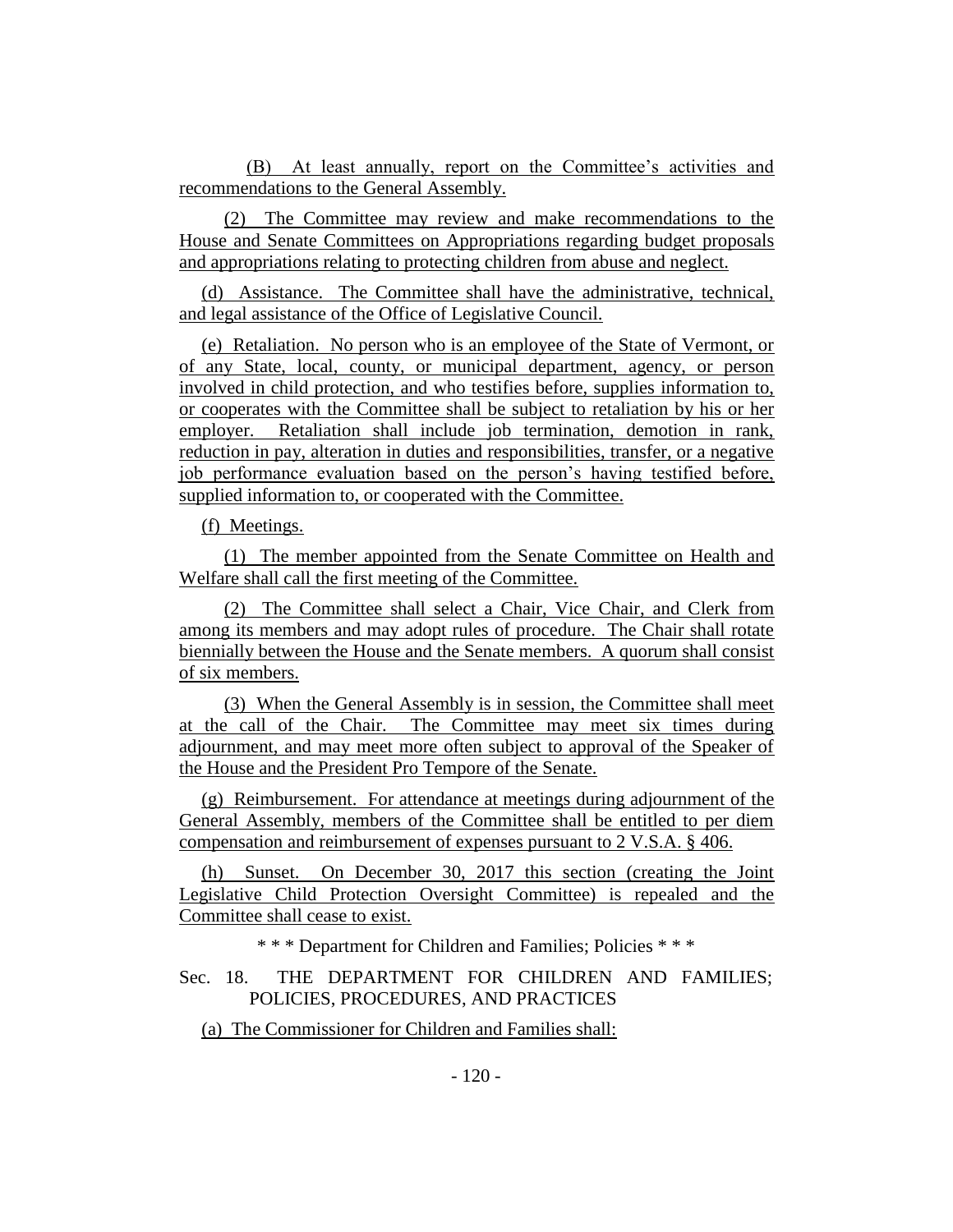(1) ensure that policies, procedures, and practices are consistent, and are applied in a consistent manner, in all Department offices and in all regions of the State;

(2) ensure that policies, procedures, and practices are consistent with statute;

(3) develop metrics as to the appropriate case load for social workers in the Family Services Division that take into account the experience and training of a social worker, the number of families and the total number of children a social worker is responsible for, and the acuity or difficulty of cases;

(4) ensure that all employees assigned to carry out investigations have training or experience in conducting investigations and have a Master's degree in social work or an equivalent degree, or relevant experience;

(5) determine how to improve data sharing between the Department, courts, treatment providers, the Agency of Education, and other branches, departments, agencies, and persons involved in protecting children from abuse and neglect, including:

(A) determine the data that should be shared between parties;

(B) investigate regulatory requirements and security parameters;

(C) investigate the potential costs of creating a platform to share data; and

(D) make recommendations to address these issues and to improve the system for protecting children from abuse and neglect.

(6) develop policies, procedures, and practices to:

(A) ensure the consistent sharing of information, in a manner that complies with statute, with law enforcement, treatment providers, courts, State's Attorneys, guardians ad litem, and other relevant parties;

(B) encourage law enforcement, treatment providers, and all agencies, departments, and other persons that support recovery to provide regular treatment progress updates to the Commissioner;

(C) ensure that courts have all relevant information in a timely fashion, and that Department employees file paperwork and reports in a timely manner;

(D) require increased monitoring of a child's safety if:

(i) other children have been removed from the same home or the parent or guardian's parental rights as to another child have been terminated; or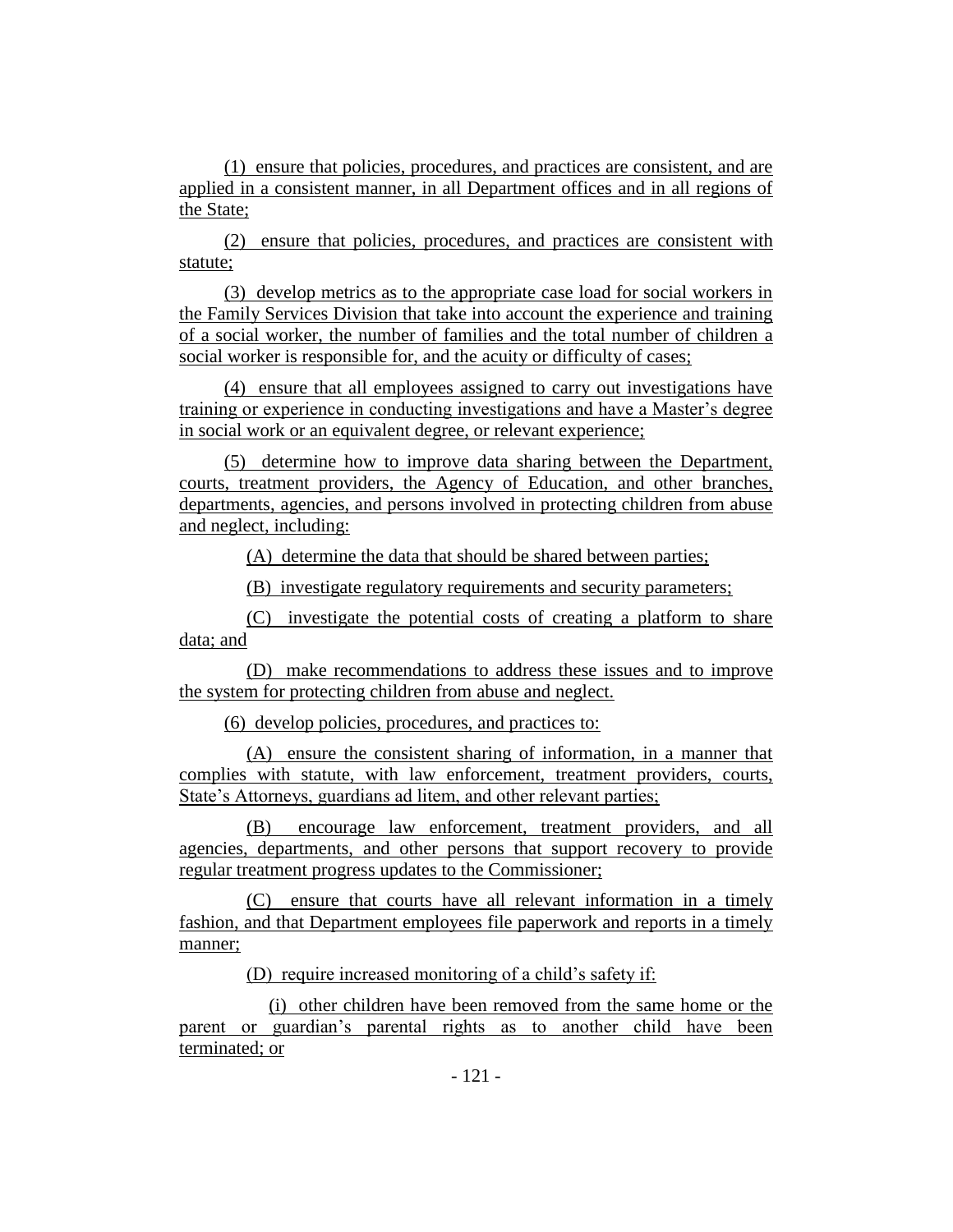(ii) the child is returned to a home from which other children have been removed;

(E) require that all persons living in a household, or that will have child care responsibilities, will be assessed for criminal history and potential safety risks whenever a child who has been removed from a home is returned to that home;

(F) increase the number of required face-to-face meetings between social workers and children;

(G) increase the number of required home visits and require unannounced home visits;

(H) improve information sharing with mandatory reporters who have an ongoing relationship with a child;

(I) ensure that mandatory reporters are informed that any confidential information they may receive cannot be disclosed to a person who is not authorized to receive that information;

(J) ensure all parties authorized to receive confidential information are aware of their right to receive that information; and

(K) apply results-based accountability or other data-based quality measures to determine if children in different areas of the State have different outcomes and the reasons for those differences.

(b) On or before September 1, 2015, the Commissioner shall submit a written report to the House Committees on Human Services and on Judiciary and to the Senate Committees on Health and Welfare and on Judiciary on:

(1) The Commissioner's response to the Vermont Citizen's Advisory Board (VCAB) Child Death Review Report dated November 7, 2014, and to the Casey Family Programs report dated December, 2014, including:

(A) the Commissioner's response to every recommendation in the reports and:

(i) if the Commissioner agrees with a recommendation, an explanation of any changes made in response to the recommendation;

(ii) if the Commissioner does not agree with a recommendation, an explanation of why; and

(iii) any suggestions concerning other options to implement a recommendation; and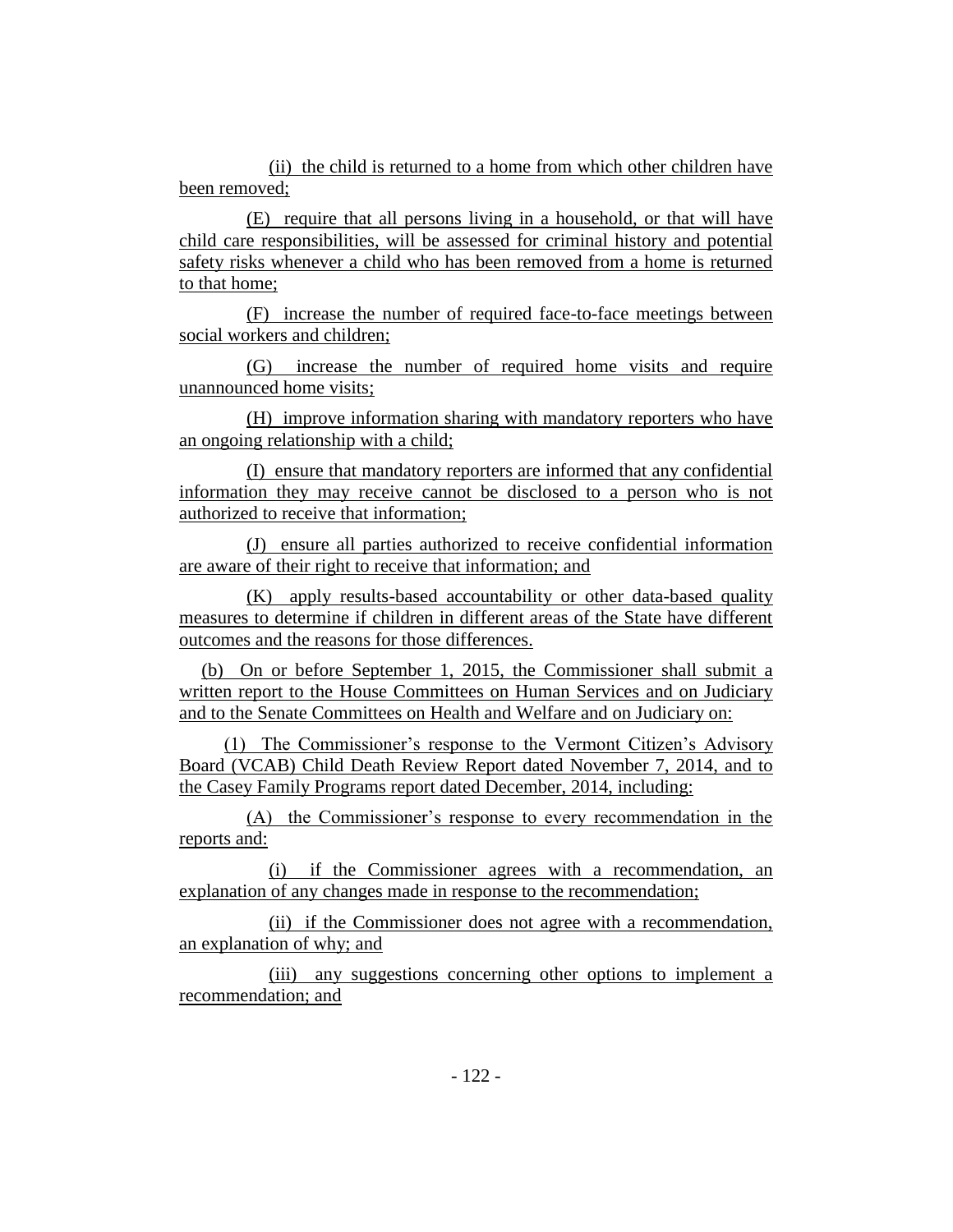(B) a description of any changes to the Department's policies, procedures, and practices made in response to the reports, including the language of any new or amended policies and procedures.

(2) The Commissioner's response to the issues in subsection (a) of this section, including the language of any new or amended policies and procedures.

\* \* \* Agency of Human Services; Evidence-Informed Models \* \* \*

Sec. 19. AGENCY OF HUMAN SERVICES; EVIDENCE-INFORMED MODELS

The Secretary of Human Services shall identify and utilize evidence-informed models of serving families that prioritize safety and prevention through early interventions with high risk families. The Secretary shall make recommendations in the FY2017 budget that reflect the utilization of these models.

\* \* \* Improvements to CHINS Proceedings \* \* \*

# Sec. 20. WORKING GROUP TO RECOMMEND IMPROVEMENTS TO CHINS PROCEEDINGS

(a) Creation. There is created a working group to recommend ways to improve the efficiency, timeliness, and process of Children in Need of Care or Supervision (CHINS) proceedings.

(b) Membership. The Working Group shall be composed of the following members:

(1) the Chief Administrative Judge or designee;

(2) the Defender General or designee;

(3) the Attorney General or designee;

(4) the Commissioner for Children and Families or designee;

(5) the Executive Director of State's Attorneys and Sheriffs or designee; and

(6) a guardian ad litem who shall be appointed jointly by the President Pro Tempore of the Senate and the Speaker of the House.

(c) Powers and duties. The Working Group shall study and make recommendations concerning:

(1) the reasons that statutory time frames are not met and how to ensure that statutory time frames are met in 90 percent of proceedings;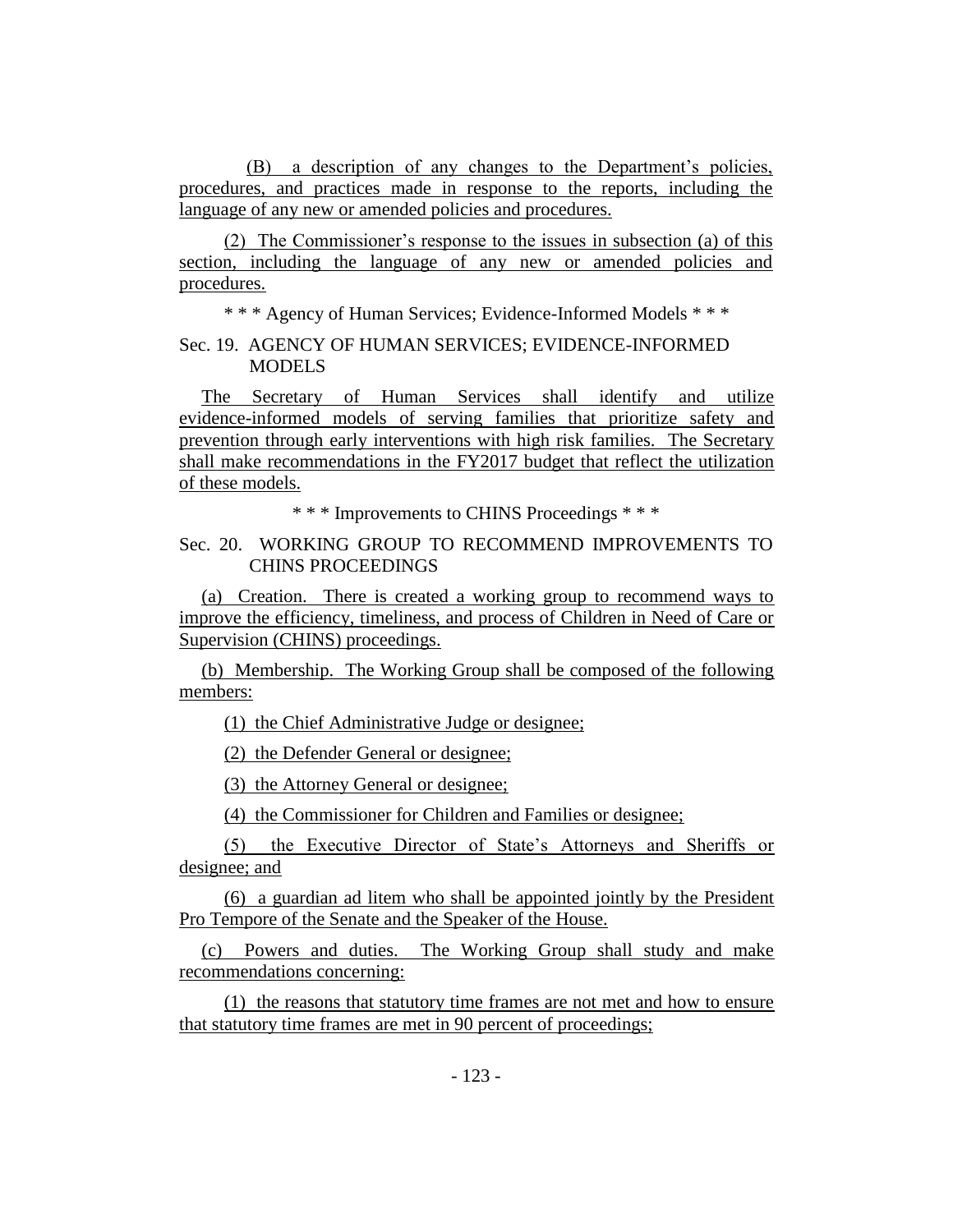(2) how to ensure that attorneys, judges, and guardians ad litem appear on time and are prepared;

(3) how to monitor and improve the performance and work quality of attorneys, judges, and guardians ad litem;

(4) how to ensure that there is a sufficient number of attorneys available to handle all CHINS cases, in all regions of the State, in a timely manner;

(5) the role of guardians as litem, and how to ensure their information is presented to, and considered by, the court;

(6) how to ensure that once a child is returned to his or her family, the court or the Department for Children and Families, may continue to monitor the child and family where appropriate, and how to expedite a new proceeding that concerns a family with repeated contacts with the child protection system;

(7) whether the adoption of American Bar Association standards for attorneys who work in the area of child abuse and neglect would be appropriate;

(8) how and whether to provide financial assistance to individuals seeking to mediate a dispute over a postadoption contact agreement; and

(9) any other issue the Working Group determines is relevant to improve the efficiency, timeliness, process, and results of CHINS proceedings.

(d) Assistance. The Working Group shall have the administrative, technical, and legal assistance of the Office of the Attorney General. The Working Group may consult with any persons necessary in fulfilling its powers and duties.

(e) Report. On or before November 1, 2015, the Working Group shall report its findings and recommendations to the Joint Legislative Child Protection Oversight Committee, the House Committees on Human Services and on Judiciary, and the Senate Committees on Health and Welfare and on Judiciary.

(f) Meetings and sunset.

(1) The Attorney General or designee shall call the first meeting of the Working Group.

(2) The Working Group shall select a chair from among its members at the first meeting.

(3) The Working Group shall cease to exist on November 2, 2015.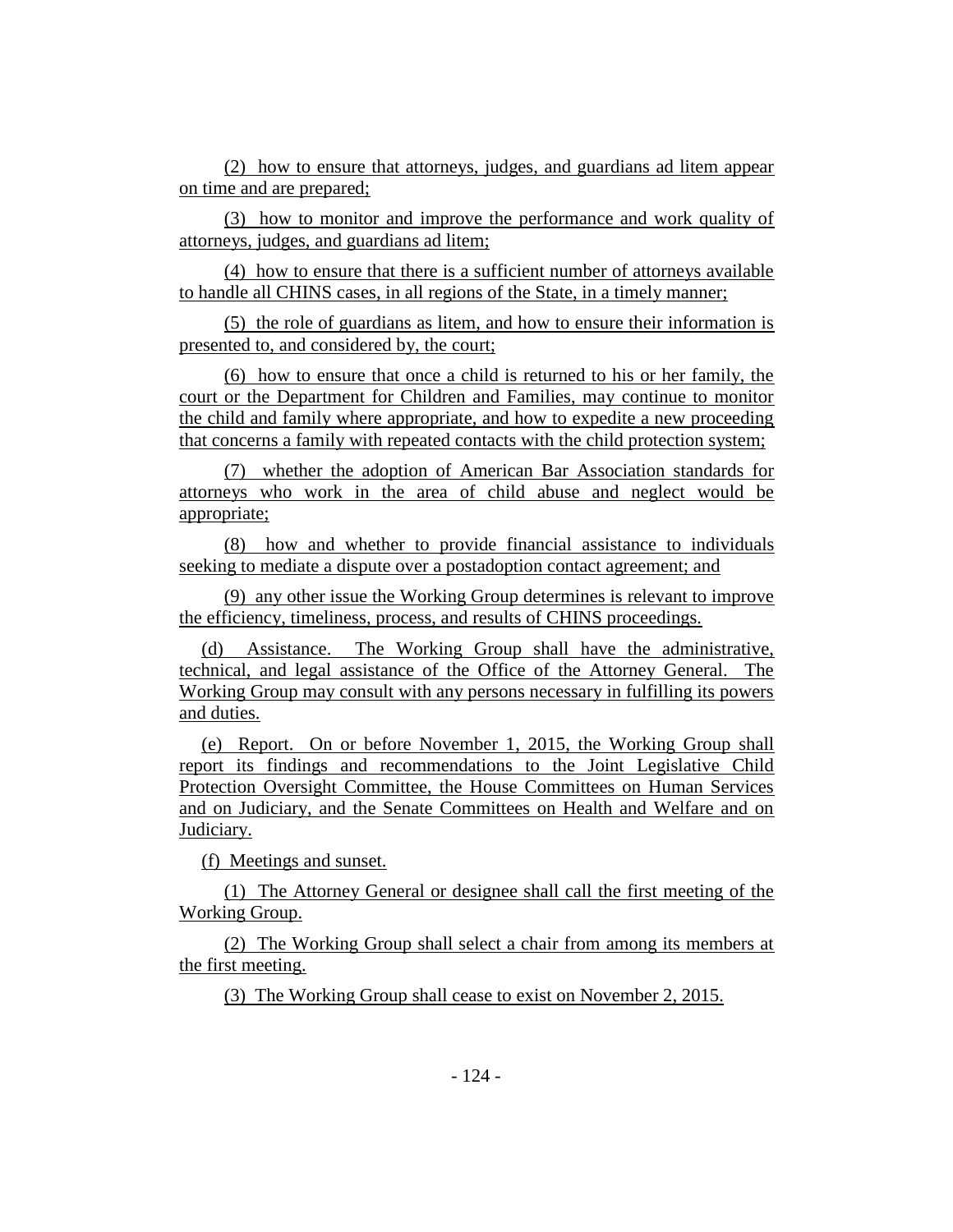### \* \* \* Effective Dates \* \* \*

# Sec. 21. EFFECTIVE DATES

This act shall take effect on July 1, 2015, except for this section, Sec. 17 (Joint Legislative Child Protection Oversight Committee) and Sec. 18 (Department for Children and Families; policies, procedures, and practices) which shall take effect on passage.

(Committee vote: 5-0-0)

# **Reported favorably with recommendation of amendment by Senator Nitka for the Committee on Appropriations.**

The Committee recommends that the bill be amended as recommended by the Committee on Judiciary with the following amendments thereto:

First: In Sec. 17(b), by striking out the following: "10" and inserting in lieu thereof the following: 8

Second: In Sec. 17(b)(1) by striking out the following: "Five" and inserting in lieu thereof the following: Four

Third: In Sec.  $17(b)(2)$  by striking out the following: "Five" and inserting in lieu thereof the following: Four

Fourth: In Sec. 17(b)(3) by striking out the following: "two members-atlarge" and inserting in lieu thereof the following: one member-at-large

(Committee vote: 6-0-1)

# **NOTICE CALENDAR**

## **Second Reading**

# **Favorable with Recommendation of Amendment**

# **S. 20.**

An act relating to establishing and regulating licensed dental practitioners.

# **Reported favorably with recommendation of amendment by Senator Pollina for the Committee on Health & Welfare.**

The Committee recommends that the bill be amended as follows:

First: In Sec. 1, in 26 V.S.A. § 561 (definitions), by striking out in its entirety subdivision (8) and inserting in lieu thereof the following:

(8) "General supervision" means:

(A) For a dental practitioner with a Master's degree or higher, a dentist's supervision of a dental practitioner's oral health care services that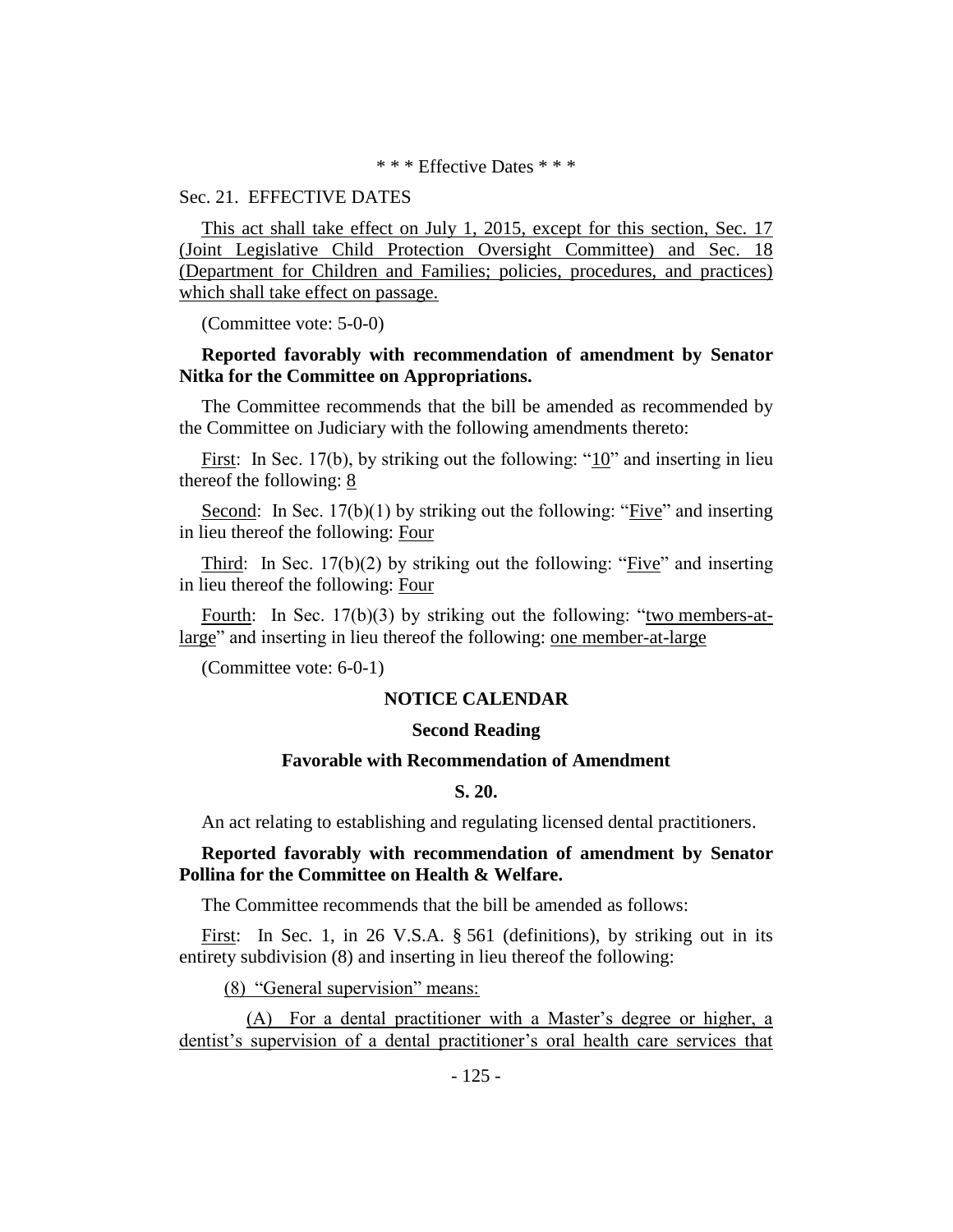does not require the dentist to be on-site at the time those services are being performed, but that requires the dental practitioner to perform those services with the prior knowledge and consent of the dentist.

(B) For a dental practitioner with less than a Master's degree:

(i) for the oral health care services set forth in subdivisions  $(b)(1)$ - $(14)$ ,  $(16)-(19)$ , and  $(34)$  of section 612 of this chapter, the supervision described in subdivision (8)(A) of this section; and

(ii) for all other oral health care services set forth in subsection 612(b) of this chapter that are not described in subdivision (i) of this subdivision (B), supervision that requires the dentist to authorize those services and remain on-site while the dental practitioner performs them.

Second: In Sec. 1, in 26 V.S.A. § 611 (license by examination), in subdivision (a)(3), following "administered by an institution accredited" by inserting "by the Commission on Dental Accreditation"

Third: In Sec. 1, following § 611 (license by examination), by inserting § 611a to read as follows:

# § 611a. LICENSE BY ENDORSEMENT

The Board may grant a license as a dental practitioner to an applicant who:

(1) is currently licensed in good standing to practice as a dental practitioner or dental therapist in any jurisdiction of the United States or Canada that has licensing requirements deemed by the Board to be at least substantially equivalent to those of this State;

(2) has met active practice requirements and any other requirements established by the Board by rule; and

(3) pays the application fee set forth in section 662 of this chapter.

Fourth: By adding two new sections to be numbered Secs. 2 and 3 to read as follows:

# Sec. 2. AFFILIATION WITH THE STATE OF MINNESOTA

(a) License by endorsement. For the purposes of 26 V.S.A. § 611a (license by endorsement) in Sec. 1 of this act, a person licensed as a dental therapist in the State of Minnesota who has been certified by the Minnesota Board of Dentistry to practice as an advanced dental therapist shall be deemed to meet the requirements of 26 V.S.A. § 611a(1).

(b) Vermont State Colleges and University of Vermont.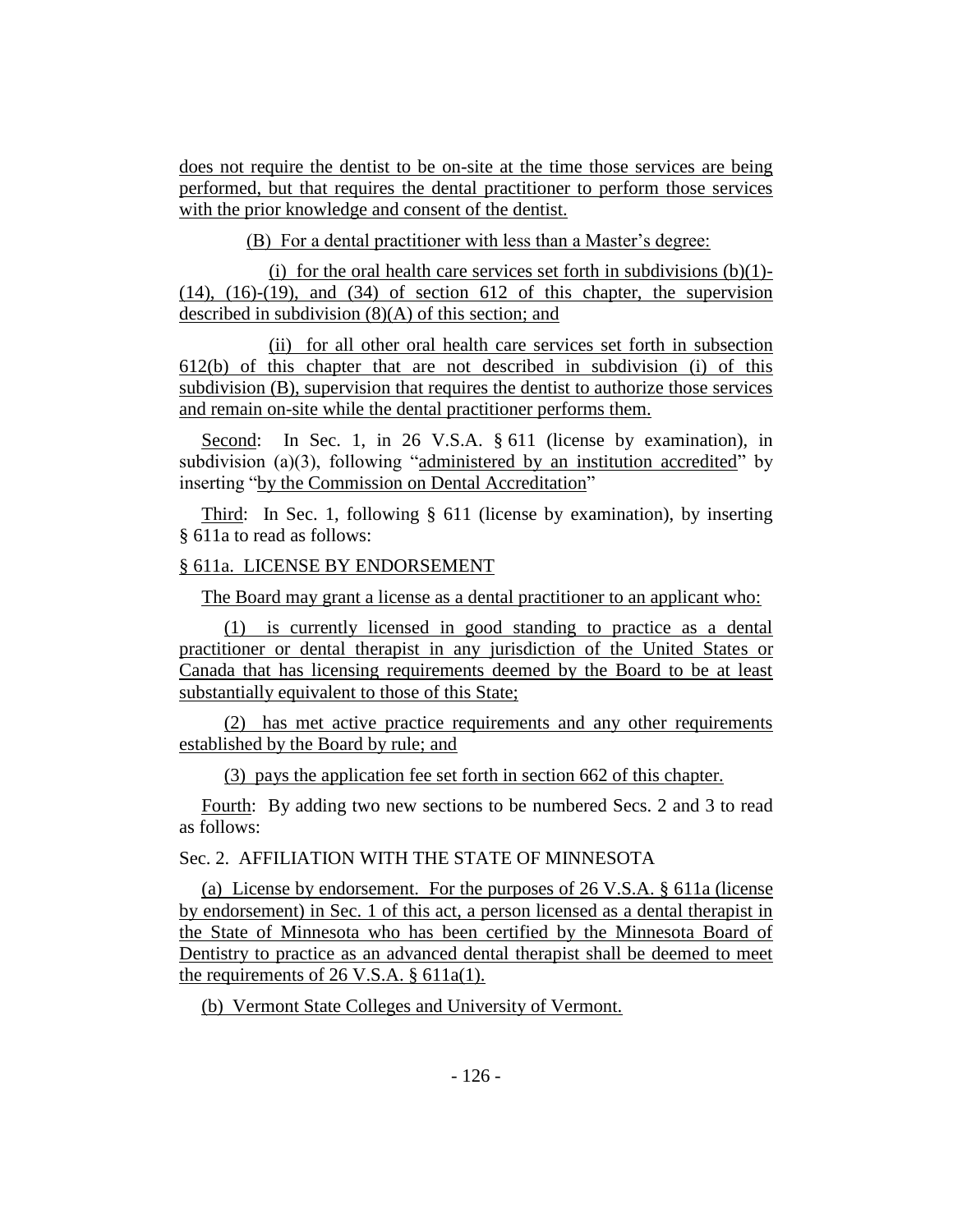(1) The Board of Trustees of the Vermont State Colleges shall and the Board of Trustees of the University of Vermont may explore the potential of entering into an affiliation agreement with colleges in the State of Minnesota that have an accredited dental therapy program so that the college credits of a Vermont State College student or a University of Vermont student can transfer into such a program in order for the student to attend the program.

(2) On or before January 1, 2017, those Boards of Trustees shall report to the Senate Committees on Health and Welfare and on Government Operations and the House Committees on Health Care and on Government Operations regarding the efforts of the Boards and any success in reaching an affiliation agreement with the State of Minnesota.

# Sec. 3. BOARD OF DENTAL EXAMINERS; REPORT ON GEOGRAPHIC DISTRIBUTION AND GENERAL SUPERVISION OF DENTAL **PRACTITIONERS**

No earlier than two years after the effective date of this act but on or before January 1, 2018, the Board of Dental Examiners shall report to the Senate Committees on Health and Welfare and on Government Operations and the House Committees on Health Care and on Government Operations regarding:

(1) Geographic distribution.

(A) The geographic distribution of licensed dental practitioners practicing in this State.

(B) The geographic areas of this State that are underserved by licensed dental practitioners.

(C) The Board's recommended incentives to promote the practice of licensed dental practitioners in underserved areas of this State, particularly those areas that are rural in nature and have high numbers of people living in poverty.

(2) General supervision. The Board's analysis of the effectiveness of the requirement that a dental practitioner be under the general supervision of a dentist as described in 26 V.S.A. § 561, and any recommendations for amendments to that general supervision requirement. In its report, the Board shall address whether a dental practitioner should be able to practice under less stringent supervision requirements and if so, under what conditions.

And by renumbering the remaining section (Effective Date) to be numerically correct.

(Committee vote: 5-0-0)